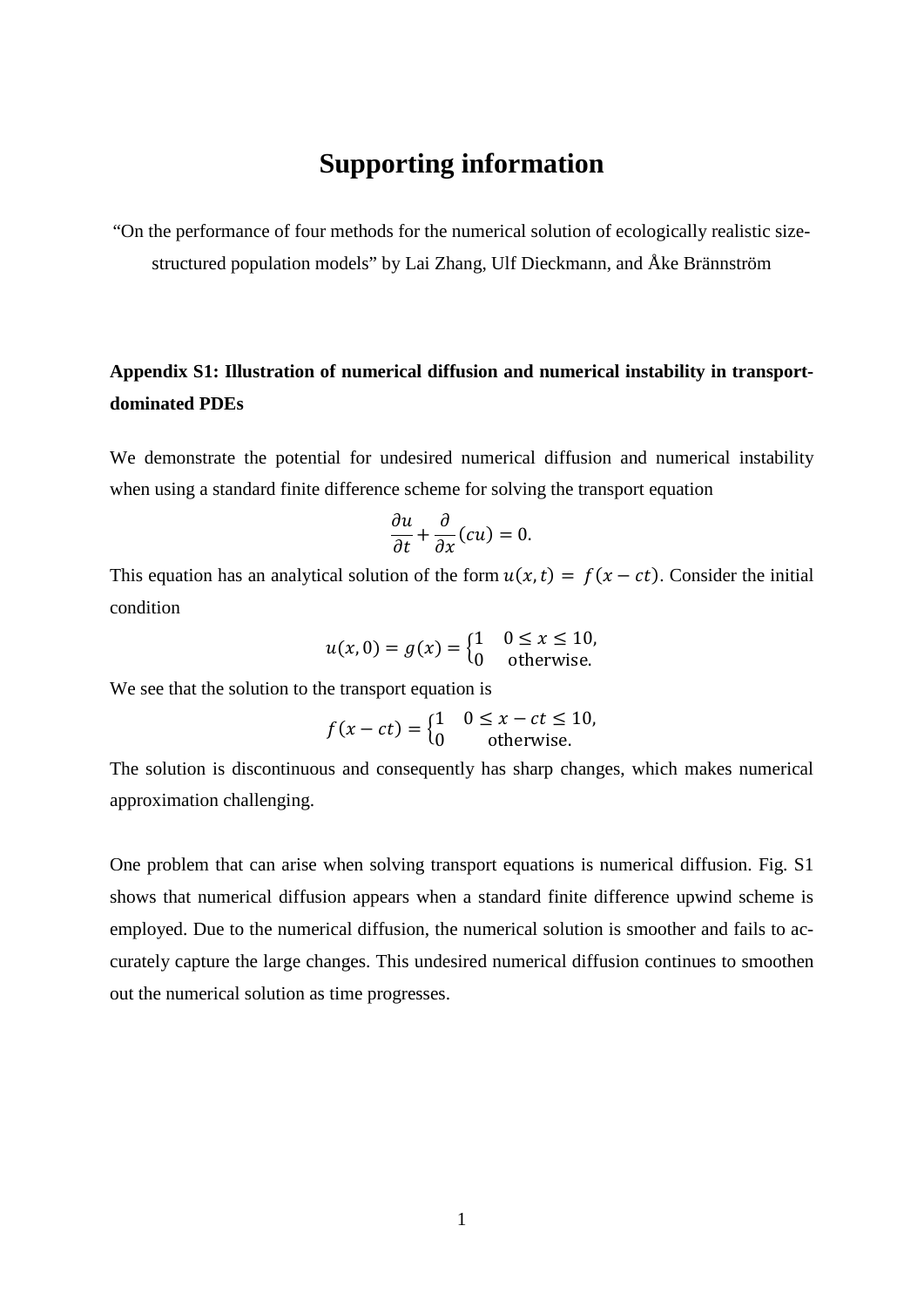

**Fig. S1**: Numerical diffusion causes the numerical solution to become smoother over time, even though the analytical (correct) solution remains discontinuous, with sharp changes. The analytical and numerical solution are presented for the given transport equation with  $c = 1$ , at time  $t = 0$  (initial condition; panel a),  $t = 5$  (panel b), and  $t = 20$  (panel c). The numerical solution was obtained using the first order upwind scheme (Patankar, 1980) with 401 mesh points over the range from  $x = -5$  to  $x = 35$ , and a time-step size of 0.01.

Another problem that can arise when solving transport equations is numerical instability. Fig. S2 shows spurious oscillations that appear when the standard centered finite difference scheme is employed. As numerical instability can easily arise when using standard finite difference schemes, we recommend an upwind scheme for solving transport equations.



**Fig. S2**: Numerical instability causes spurious oscillations in the computed numerical solution. The numerical solution was obtained using the standard first-order centered finite difference scheme. The panels and parameter values are the same as in Fig.S1.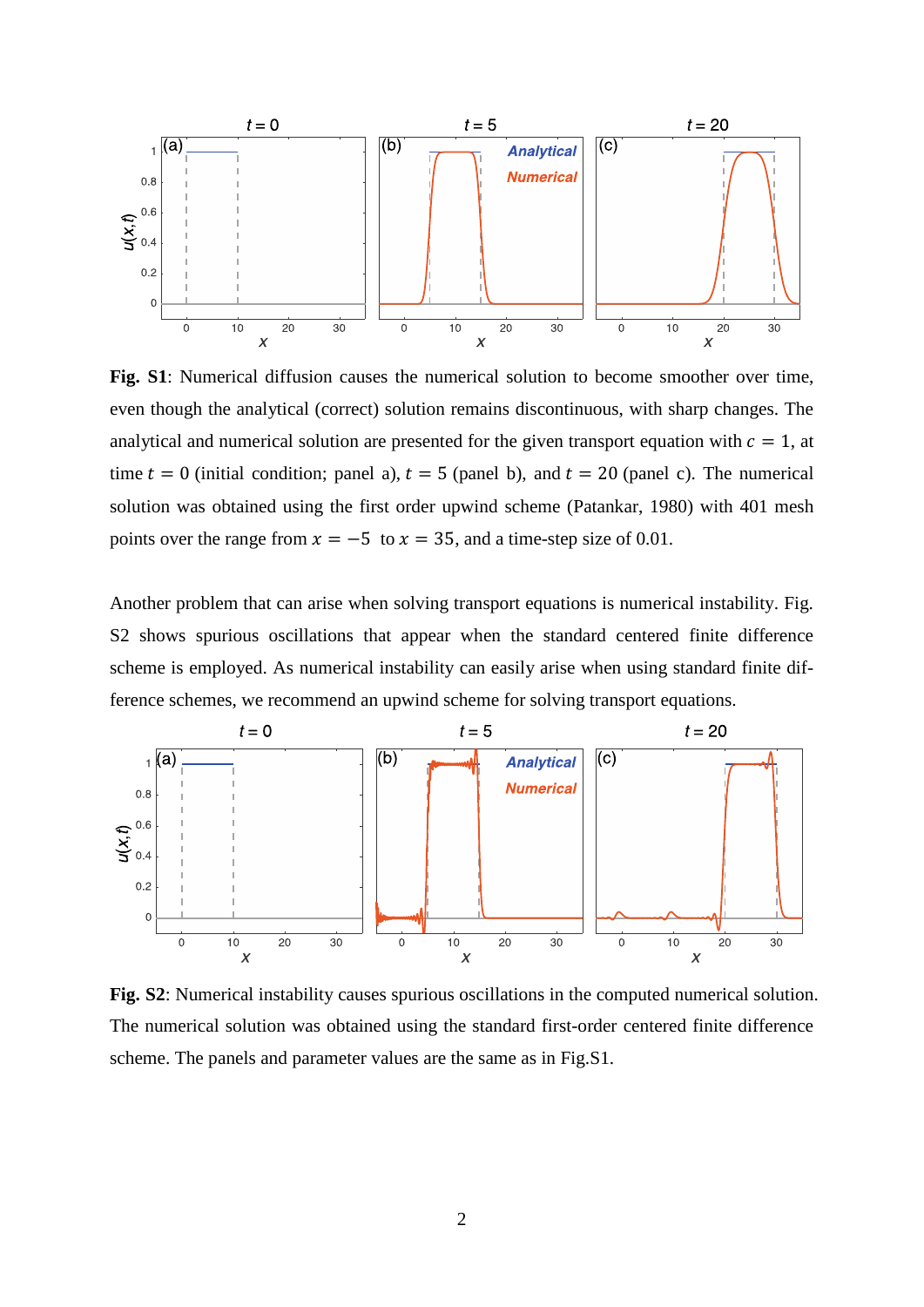#### **Appendix S2: Description of the fixed-mesh upwind method**

In both the fixed-mesh upwind method (FMU) and the moving-mesh upwind method (MMU), the size range (i.e.,  $[x_h, x_m]$ ) is partitioned into a number of non-overlapping intervals and the PDE is transformed to a set of ODEs following a bookkeeping argument. We first allow the mesh points to depend on time for the convenience of later use. The FMU method is recovered by assuming a fixed mesh. We note that the FMU method presented here is similar to the box method in Angulo and Lopez-Marcos (2002).

We consider *I* disjoint intervals denoted by  $[x_i(t), x_{i+1}(t)]$  ( $i = 1, \dots, I$ ) with  $x_1(t) = x_b$ and  $x_{l+1}(t) = x_m$ . Integrating equation (1a) over the interval  $[x_i(t), x_{i+1}(t)]$  and reorganizing the resulting equation, we have

$$
\frac{d}{dt} \int_{x_i}^{x_{i+1}} u(x,t) dx = - \int_{x_i}^{x_{i+1}} \mu(x, E_t) u(x,t) dx - \left[ \left( g(x, E_t) - \frac{dx}{dt} \right) u(x,t) \right]_{x_i}^{x_{i+1}}, \quad (S1)
$$

where the left-hand side represents the change in number of individuals in the *i*-th interval while the first and second term on the right-hand side, respectively, represent the number of individuals that are removed from the interval due to mortality and the net number of individuals that leave or enter the interval due to growth. For  $i = 1$ ,  $g(x_1, E_t)u(x_1, t)$  will be evaluated by the integral in equation (1b)to account for newborn individuals.

We define the interval average as

$$
U_i = \frac{1}{x_{i+1} - x_i} \int_{x_i}^{x_{i+1}} u(x, t) \, dx
$$

and then equation (S1) can be rewritten as

$$
h_i(t) \frac{dU_i}{dt} = -\int_{x_i}^{x_{i+1}} \mu(x, E_t) u(x, t) dx - \left[ \left( g(x, E_t) - \frac{dx}{dt} \right) u(x, t) \right]_{x_i}^{x_{i+1}} - \frac{dh_i}{dt} U_i(t), \tag{S2}
$$

where  $h_i(t) = x_{i+1}(t) - x_i(t)$  is the width of the *i*-th interval at time t, and the last term accounts for the way in which interval average changes with interval width.

Clearly, we have to approximate the integrals appearing in equation (S2) and in the nonlocal boundary condition (1b). By the midpoint quadrature rule, they can be approximated as

$$
\int_{x_i}^{x_{i+1}} \mu(x, E_t) u(x, t) dx = h_i(t) \mu(X_i, E_t) U_i
$$
  

$$
\int_{x_0}^{x_m} \beta(x, E_t) u(x, t) dx = \sum_{i=1}^{i=J} h_i(t) \beta(X_i, E_t) U_i(t)
$$

where  $X_i = (x_i(t) + x_{i+1}(t))/2$  is the middle point of the *i*-th interval.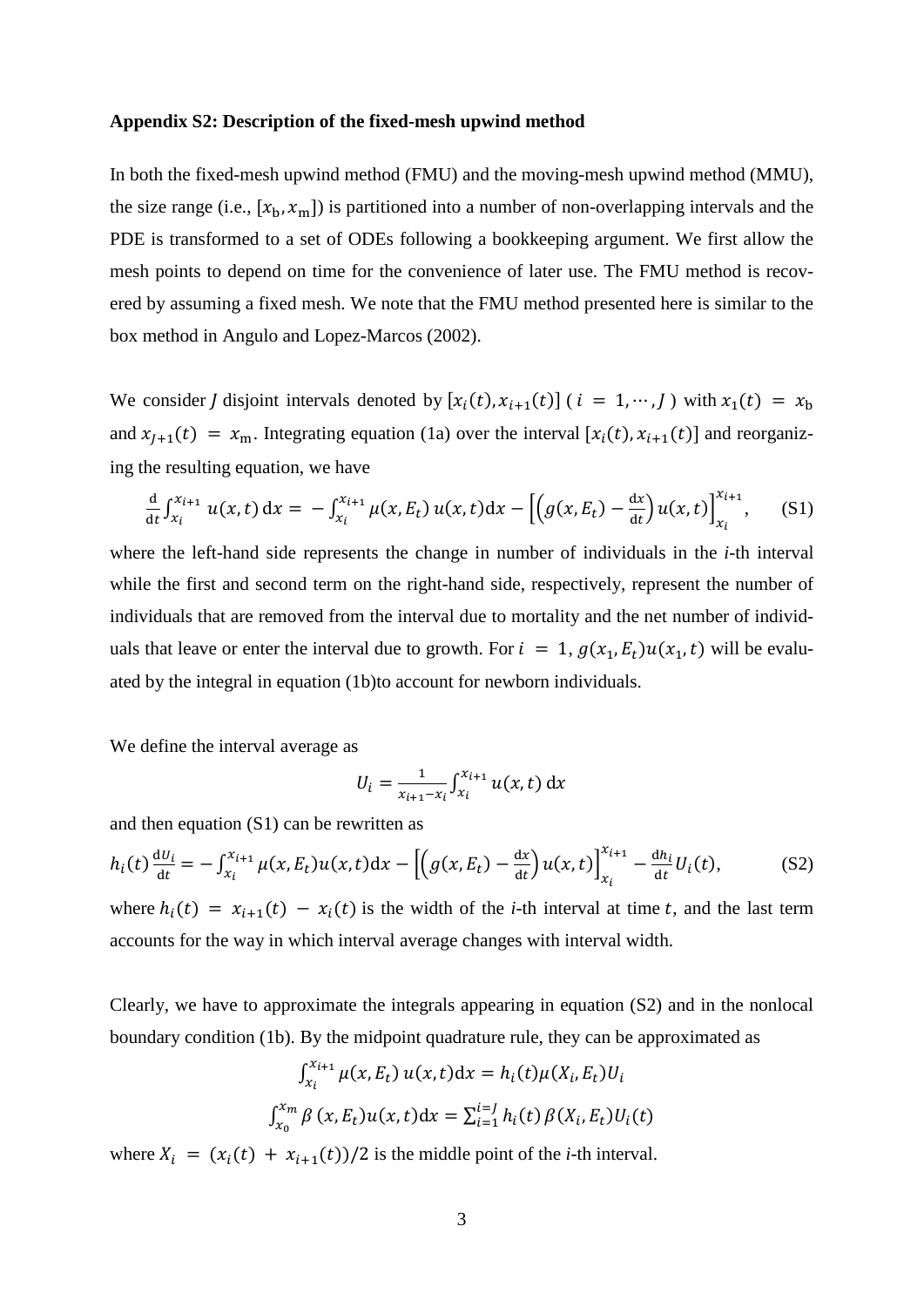To approximate the flux term in equation (S2), we derive estimates of the densities at the interval boundaries, i.e., of  $u_i = u(x_i, E_t)$ , from the average densities of the two neighboring intervals. There are several ways to estimate the densities at the interval boundaries, and we employ the first order upwind method with a superbee flux limiter (Roe, 1986). This scheme is up to second order accurate and has the advantage of being numerically stable as well as free of spurious oscillations. Specifically,

$$
\mathbf{u}(x_i) = \begin{cases} U_{i-1} + \phi(r_i^-)(U_{i-1} - U_{i-2}) \frac{x_i - x_{i-1}}{x_{i+1} - x_{i-1}} & \text{if } g(x_i) - \frac{dx_i}{dt} \ge 0, \\ U_i - \phi(r_i^+)(U_{i+1} - U_i) \frac{x_{i+1} - x_i}{x_{i+2} - x_i} & \text{otherwise,} \end{cases}
$$

where  $u(x_i)$  is used in equation (S2), and

$$
\phi(r) = \max\{0, \min\{2r, 1\}, \min\{r, 2\}\},\
$$

and

$$
r_i^- = \frac{(U_i - U_{i-1})(x_i - x_{i-2})}{(U_{i-1} - U_{i-2})(x_{i-1} - x_{i-2})}, \text{ and } r_i^+ = \frac{(U_{i-1} - U_i)(x_i - x_{i+2})}{(U_i - U_{i+1})(x_{i-1} - x_i)}.
$$

The FMU method is recovered by setting  $dx/dt = 0$ , as a consequence of which the last term in equation (S2) vanishes.

The FMU method as implemented here differs from the first-order upwind schemes (FOU) in the approximation of the fluxes at the boundaries of size classes. The FOU methods are numerically stable but have low accuracy in each step. By contrast, higher-order upwind schemes such as the third order QUICK scheme (Leonard, 1979) have high accuracy in each step but are susceptible to spurious oscillations over several steps (LeVeque, 2002). In an effort to combine the best of features of both, we employ a "flux limiter" which interpolates between first-order and higher-order methods depending on local properties of the solution, typically the gradient (Sweby, 1984; Roe, 1986). Specifically, we have adopted the so-called superbee flux limiter by Roe (1986), which together with the second order upwind scheme has been demonstrated to be able to effectively suppress spurious oscillations (LeVeque, 2002). The superbee flux limiter is used in both the FMU and MMU method.

### **Appendix S3: Description of the moving-mesh upwind method**

The MMU method is identical to the FMU method except that mesh points are dynamic (i.e.,  $dx/dt \neq 0$ . Thus, only the way of moving mesh points has to be specified. Here we employ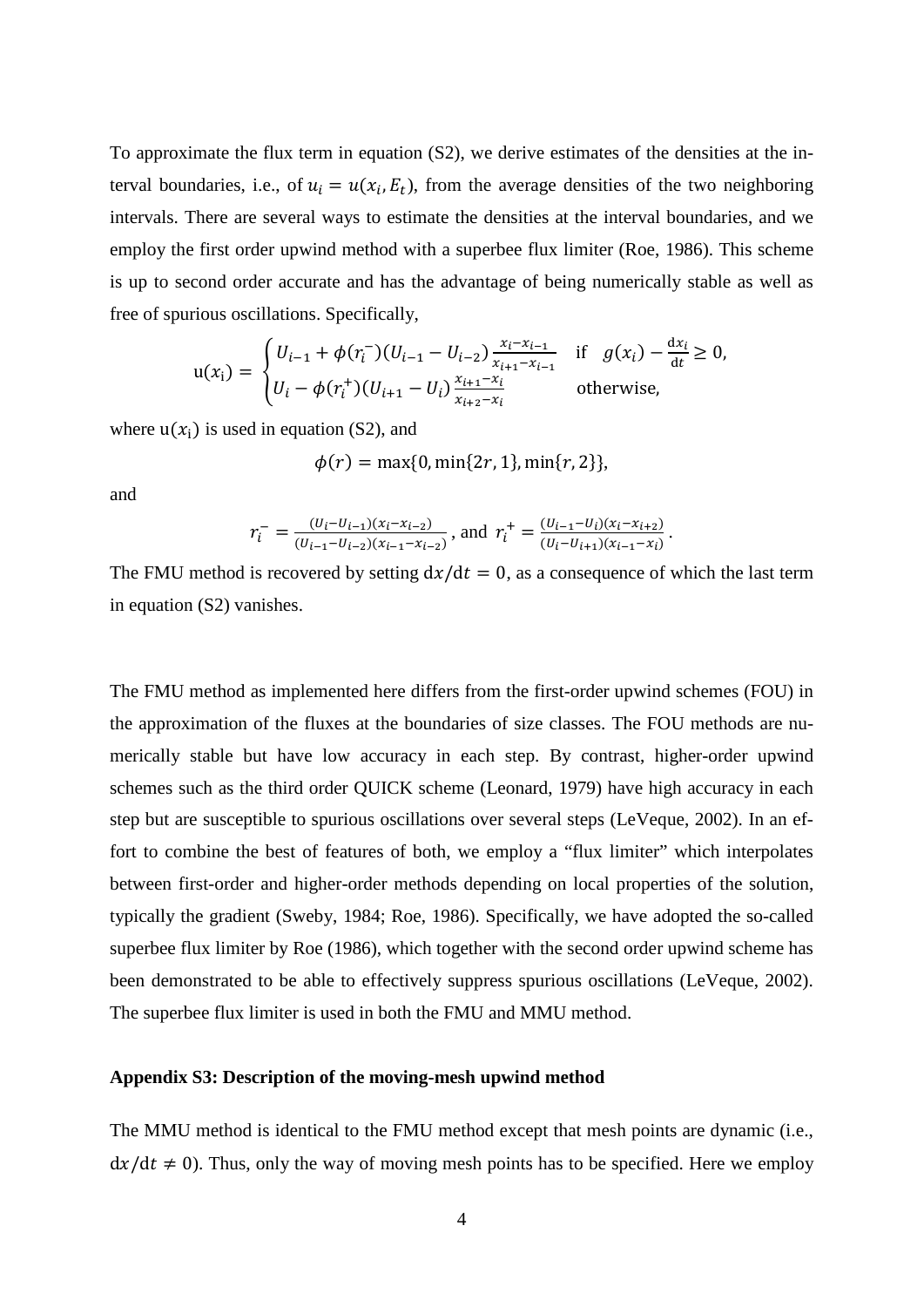a moving mesh technique that has been widely used in computational fluid dynamics (Huang and Russel, 2011). The idea is to choose a measure of mesh "badness" and place the mesh points in such a way that each interval has the "same amount" of badness. This can be achieved by using a so-called monitor function  $\rho(x, t)$ . The mesh points are moved to reduce the distances between mesh points in regions with higher  $\rho(x, t)$ , and to increase the distances between mesh points in regions with smaller  $\rho(x, t)$ , known as the equidistribution principle (de Boor, 1973). Based on this principle, the dynamics of node points are governed by the following ODEs,

$$
\rho_{i+\frac{1}{2}}\left(\frac{dx_{i+1}}{dt} - \frac{dx_i}{dt}\right) - \rho_{i-\frac{1}{2}}\left(\frac{dx_i}{dt} - \frac{dx_{i-1}}{dt}\right) = -\frac{1}{\tau}\left(\rho_{i+\frac{1}{2}}(x_{i+1} - x_i) - \rho_{i-\frac{1}{2}}(x_i - x_{i-1})\right) \tag{S3}
$$

for  $2 \le i \le J$ . The boundary points are fixed throughout simulation, that is,  $dx_1/dt = 0$ and  $dx_{j+1}/dt = 0$ . Here,  $\rho_{i+1/2}$ , is defined as  $\rho_{i+1/2} = (\rho_{i+1} + \rho_i)/2$  with  $\rho_i = \rho(x_i, t)$ . There is a user-specified temporal regularization parameter  $\tau$  in equation (S3), which is used to adjust the response time of mesh movement to the change in  $\rho(x, t)$ . The larger  $\tau$ , the more slowly the meshes move, and vice versa (see subsection *Impact of monitor function*). The moving mesh equation (S3) is called MMPDE4, one of a number of moving mesh equations in Huang et al. (1994). Our choice is recommended for use in hyperbolic systems (Stockie et al., 2001).

The key to the success of the proposed method is to choose an appropriate monitor function. We base our choice on the arc-length function (Huang and Russell, 2011)

$$
\rho(x,t) = \sqrt{1 + \frac{1}{\alpha} \left(\frac{\partial}{\partial x} u(x,t)\right)^2}.
$$
\n(S4a)

Our monitor function equidistributes the arc-length of the approximated individual sizedistribution, and allocates more points to the regions with high gradient, which usually require very refined mesh to enhance accuracy. To avoid that excessive points are attracted to the areas with steep gradient, the regularizing factor

$$
\alpha = \frac{1}{x_m - x_b} \int_{x_b}^{x_m} \left( \frac{\partial}{\partial x} u(x, t) \right)^2 dx
$$

is introduced, which scales the derivative term by its average value over the considered sizedistribution. This factor  $\alpha$  allows one to reduce the magnitude of the monitor function in situations where the solution gradient is very large, thereby avoiding over-resolution of steep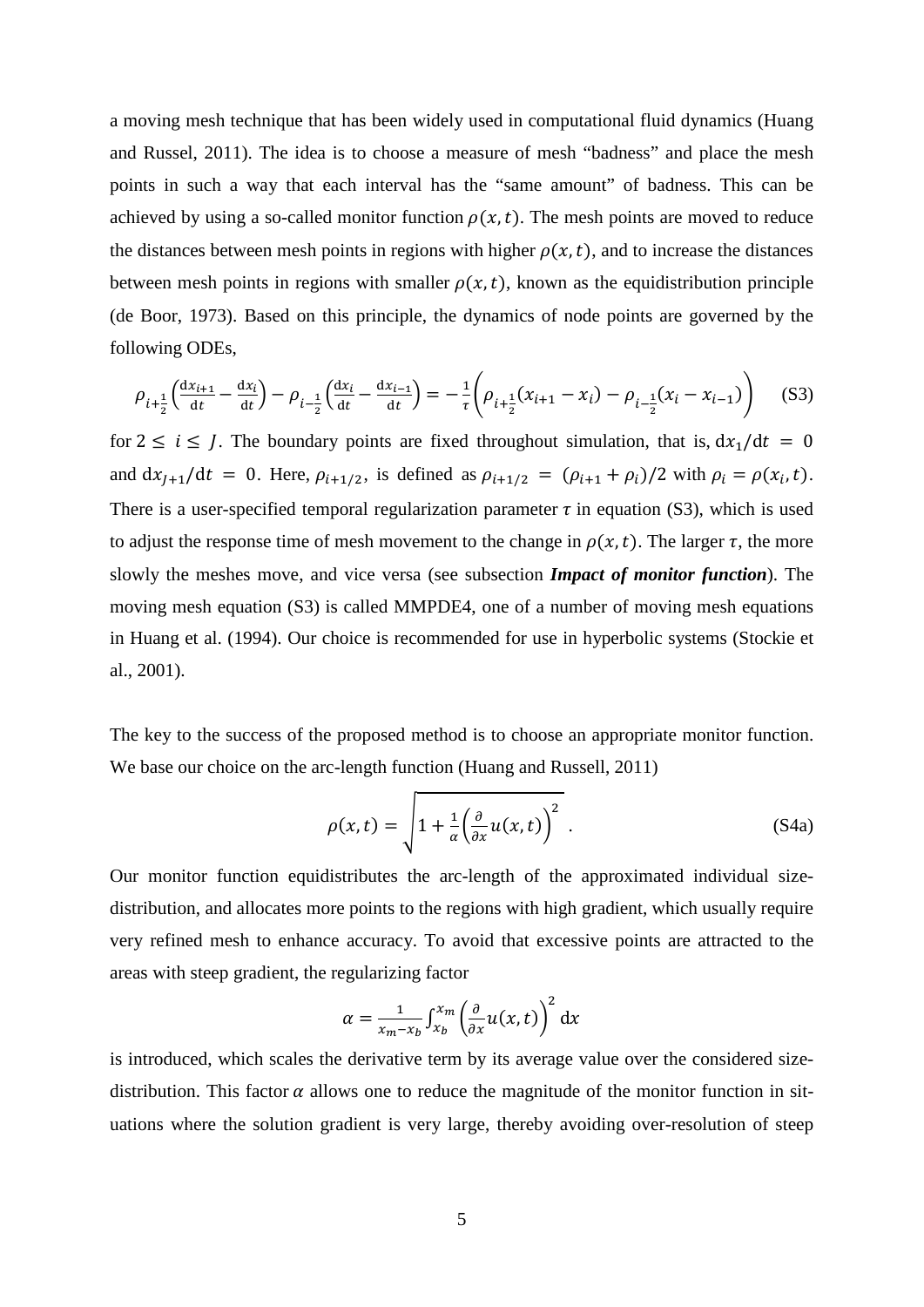layers, while also ensuring that the monitor function still retains a significant peak near the region of high solution gradient.

The monitor function (S4a) works quite well for a large class of SSPMs, for instance our test Daphnia and fish model. However, for the test vegetation model, due to the strong asymmetric competition affecting growth rates, two sharp peaks in the individual size-distribution appear around the smallest and largest size. As the abundance of the largest individuals is several orders lower than that of the smallest individuals, the monitor function (S4a) will place fewer mesh points near the maximum size than what would be needed for high numerical accuracy. In this case, a function monitoring both density and biomass improves the ability of capturing sharp profiles (see subsection *Impact of monitor function*). This can be formulated as

$$
\rho(x,t) = \frac{1}{2} \sqrt{1 + \frac{1}{\alpha} \left(\frac{\partial}{\partial x} u(x,t)\right)^2 + \frac{1}{2} \sqrt{1 + \frac{1}{\alpha} \left(\frac{\partial}{\partial x} u_B(x,t)\right)^2}},
$$
\n(S4b)

where  $u_R(x, t)$  is the biomass distribution over size x at time t (Stockie et al., 2001). The corresponding smooth version of this function is employed for testing this method with vegetation model.

It is well-known that some sort of smoothing of the mesh is required in order to maintain reasonable accuracy in the computation of a solution on an adaptive mesh. A commonly applied technique in the moving mesh framework is to replace  $\rho_{i+1/2}$  by

$$
\tilde{\rho}_{i+1/2} = \sqrt{\sum_{k=i-p}^{i+p} \rho_{k+\frac{1}{2}}^2 \left(\frac{\gamma}{1+\gamma}\right)^{|k-i|} / \sum_{k=i-p}^{i+p} \left(\frac{\gamma}{1+\gamma}\right)^{|k-i|}},
$$
\n(S5)

where p and  $\gamma$  are positive integers. The  $\tilde{\rho}_{i+1/2}$  can be thought of as a weighted average of its neighbours with the aim to eliminate local oscillatory behavior that may arise from solving the equation (S3) (Stockie et al., 2001).

The equation (S2) and the moving mesh equation (S3) form a tightly coupled nonlinear system, the solution of which demonstrates the coevolution of interval width and abundance over time, which can be solved simultaneously. This method involves a temporal smoothing parameter  $\tau$ , and two spatial smoothing parameters p, and  $\gamma$ . As numerical performance is much less sensitive to the spatial smoothing, we choose  $p = 4$  and  $\gamma = 2$  (Stockie et al., 2001). Numerical experiments show that  $\tau = 1$  gives good performance (see subsection *Impact of monitor function*) and we fix the parameter at this value throughout simulations.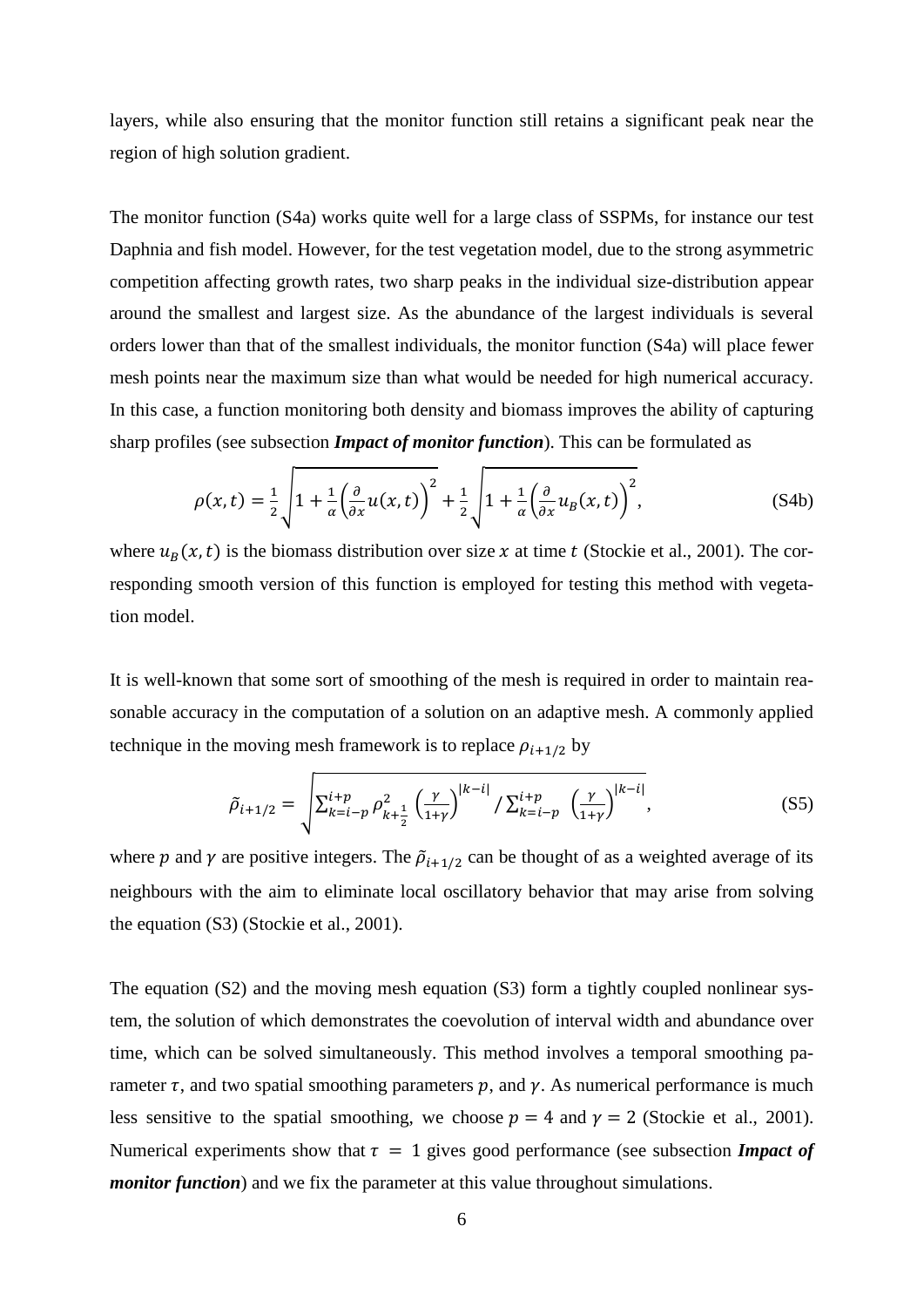### *Impact of monitor function*

We here explore the impacts of the numerical parameter  $\tau$  and the choice of monitor function (Eq. S4a) and (Eq. S4b) on the mesh distribution.

Figure S3 illustrates how different values of  $\tau$  affect mesh distribution. The temporal regularization parameter  $\tau$  influences how quickly the mesh responds to changes in the solution. The smaller the value of  $\tau$ , the more rapid the response becomes. Quicker response means less numerical diffusion and consequently higher accuracy. However, too small values of  $\tau$  can make the ODE system (Eq. S3) very stiff, which requires excessively small time over which the mesh relaxes towards equidistribution to avoid mesh oscillations. How to choose a suitable value of  $\tau$  remains an open question even in computational fluid dynamics (Stockie et al., 2001). However, in our test models, the choice of  $\tau = 1$  gives fairly good performance (Fig. S4).

Figure S5 demonstrates the differential abilities of the density monitor function and the density-biomass monitor function for resolving steep gradients in individual size-distributions. We conclude that the latter monitor function performs better for our reference problems. The individual size-distribution clearly shows that the highest gradient occurs at the smallest individuals. This dominance makes the density monitor function unable to effectively detect the sharpness around the largest individuals. However, the biomass distribution over size demonstrates that the solution gradients around the smallest and largest individuals are roughly on the same order. Thus, by monitoring density and biomass distributions simultaneously, the two steep layers can be effectively captured.

The MMU method can perform well only when an appropriate monitoring function is chosen. For most SSPMs, the arc-length density monitor function (Eq. S4a) appears to work very well. In the test vegetation model, a combination of density and biomass monitor functions (Eq. S4b) works well to resolve the two sharp fronts arising due to the aggregations of the small and large individuals. Three parameters jointly specify the monitor functions that we have used. The spatial smoothing parameters ( $p$  and  $\gamma$  in Eq. S5) are easy to select as the results are relatively insensitive to their particular values (Stockie et al., 2001). The temporal smoothing parameter ( $\tau$  in Eq. S3) is harder to choose and numerical experiments are required. Too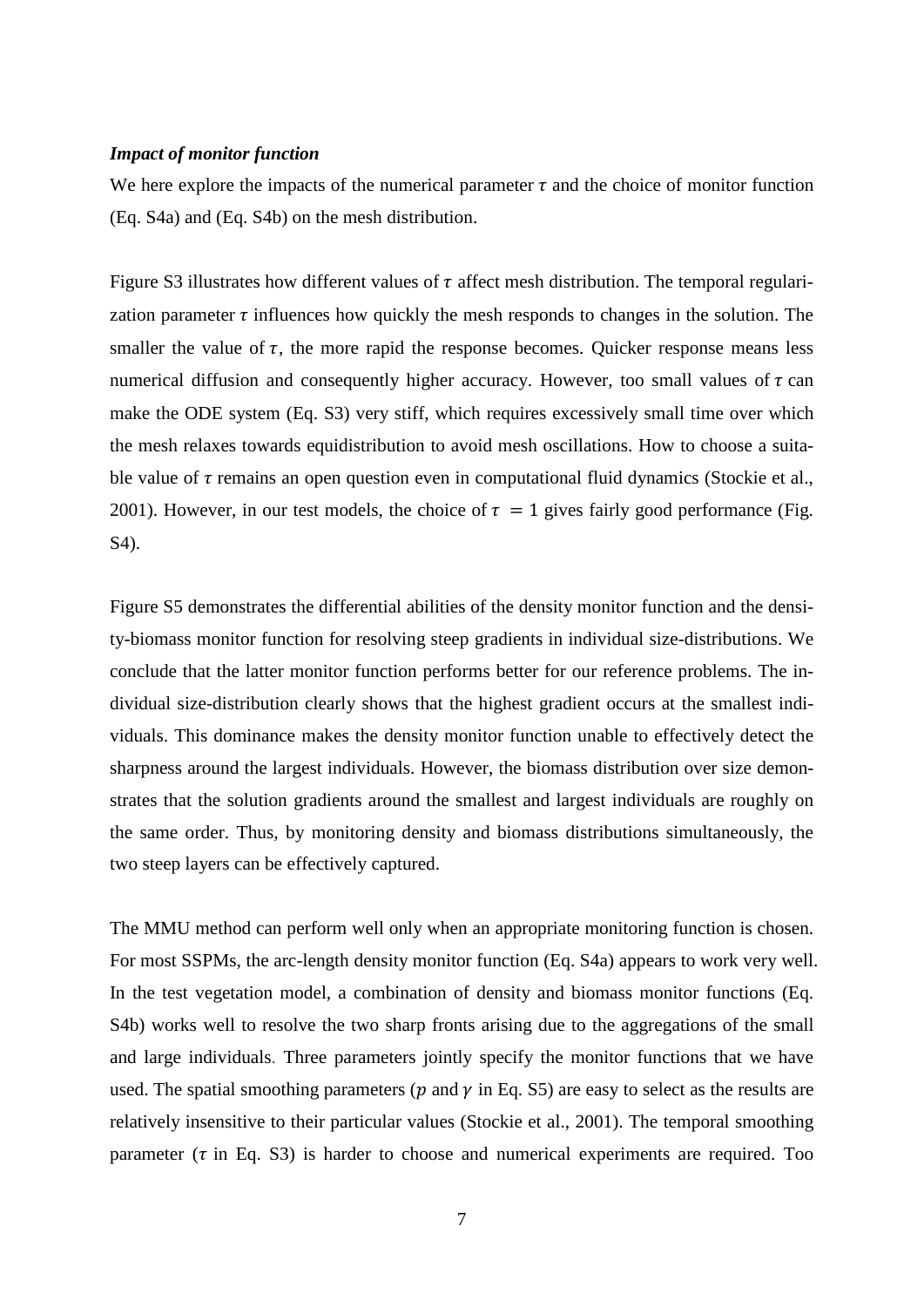much smoothing prevents the moving mesh technique from recognizing a sharp change, resulting in a mesh that is nearly uniform (Fig. S3), while too little smoothing may requires excessively small time steps to meet the error tolerance, making the system of ordinary differential equations that describe the mesh stiff. In the latter case, temporal oscillation in mesh may arise. Surprisingly, while the parameter  $\tau$  is critical for the computational efficiency of the MMU method, the numerical accuracy of the solution appears insensitive to the choice of  $\tau$ (Fig. S4).

#### **Appendix S4: Description of the characteristic method**

The method solves the partial differential equation (1a) along characteristic curves on which the equation reduces to an ordinary differential equation. The equations for the characteristic curves and for the density  $u(x(t), t)$  are

$$
\frac{dx(t)}{dt} = g(x(t), E_t),
$$
\n(S6a)

$$
\frac{d}{dt}u(x(t),t) = -(\mu(x(t),E_t) + g_x(x(t),E_t))u(x(t),t).
$$
 (S6b)

Note that the system is coupled through the environmental feedback  $E_t$ , which together with the ordinary differential equations needs to be approximated before a complete numerical scheme is obtained. Numerically we have a finite set of characteristic curves  $x_i(t)$  ( $i =$  $1, \dots, J + 1$ ) with  $x_i(0) = x_b$ . The solution  $u_i(x_i(t), t)$  or simply denoted by  $u_i(t)$ , is computed along with  $x_i(t)$  on these curves by solving ordinary differential equations.

The equations (S6) are integrated simultaneously for a time interval,  $\Delta t$ , and then a new characteristic curve  $x_0(t + \Delta t)$  is introduced to accommodate newborn individuals. The newly added characteristic curve has initial position  $x_h$  and density  $u_0(t + \Delta t)$  which is determined by the boundary condition (1b). As the environment is globally dependent on the density  $u(t + \Delta t)$  including  $u_0(t + \Delta t)$ , the initial density  $u_0(t + \Delta t)$  is found by applying fixedpoint iteration to the boundary equation (1b) (Angulo and Lopez-Marcos, 2004). Once the initial density is obtained, the dynamics unfold according to equations (S6).

Due to the frequent addition of new characteristic curves, the number of characteristic curves increases linearly over time. The increasing amount of the ordinary equations makes computation excessively expensive, but this can be avoided by means of a selection of characteristic curves at each time step. As described by Angulo and Lopez-Marcos (2004), to maintain a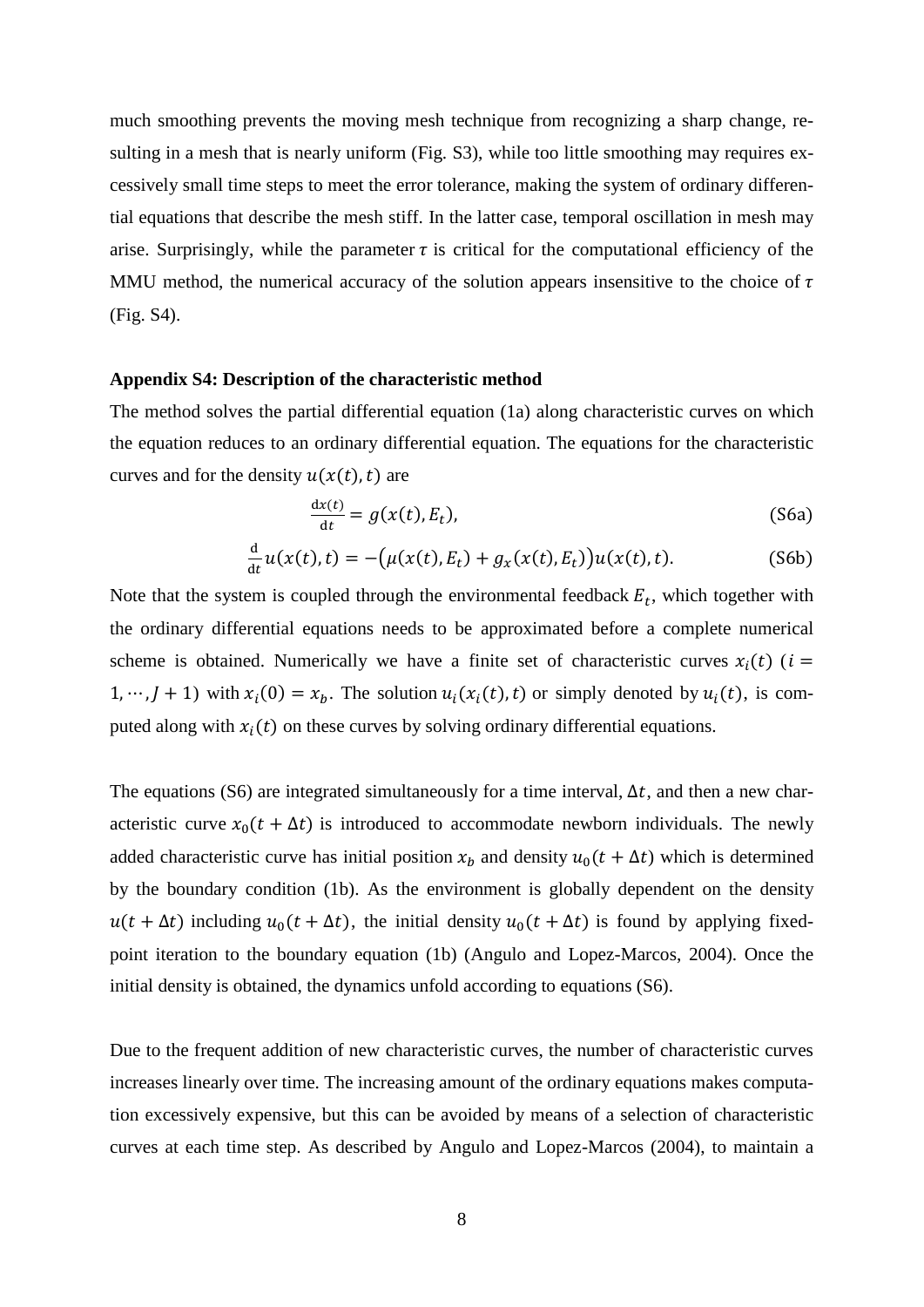constant number of characteristic curves, we keep the first and last characteristic curves but remove an interior curve  $x_i$  after each regular time interval  $\Delta t$ , where *i* is chosen to satisfy

$$
|x_{i+1} - x_{i-1}| = \min_{1 \le j \le J} |x_{j+1} - x_{j-1}|.
$$

In this method and the EBT method below, numerical experiments are needed to find an appropriate value for  $\Delta t$ . The choice of this value is greatly affected by the number of characteristic curves. In general, small number of characteristic curves (cohorts) requires less frequent internalization of boundary curve (cohort.) Otherwise, a characteristic curve (cohort) that is still playing an important role in population dynamics might have to be removed or deleted in order to keep constant number of curves (cohort). If this situation happens, larger errors in approximating life-history functions can occur, leading to non-physical oscillations. In our simulations, whenever doubling characteristic curve (cohort) number, we halve  $\Delta t$ .

### **Appendix S5: Description of the Escalator Boxcar Train method**

We give a brief description of the method while referring to de Roos et al. (1992) for the specific details. Unlike the characteristic method, the EBT method divides the population into a certain number of cohorts and tracks the mean size as well as the total abundance of each cohort. Specifically, assume that there are internal cohorts  $N_i$  with the mean size  $x_i$  ( $i = 1, \dots, J$ ) at time  $t$ , and dynamics are described by

$$
\frac{dN_i}{dt} = -\mu(x_i, E_t)N_i, \tag{S7a}
$$

$$
\frac{dx_i}{dt} = g(x_i, E_t), i = 1, \cdots, J.
$$
 (S7b)

Apart from these internal cohorts, a boundary cohort  $N_0$  is required to account for offspring of mature individuals. For this particular cohort, instead of tracking the mean size the EBT method tracks the cumulative amount  $\pi_0$  by which the individuals in the boundary cohort exceed their birth size  $x<sub>b</sub>$ . The dynamics of the boundary cohort are

$$
\frac{dN_0}{dt} = \mu(x_b, E_t)N_0 - \mu_x(x_b, E_t)\pi_0 + \sum_{i=0}^{i=J} b(x_i, E_t), N_i,
$$
\n(S8a)

$$
\frac{d\pi_0}{dt} = g(x_b, E_t)N_0 + g_x(x_b, E_t)\pi_0 - \mu_x(x_b, E_t)\pi_0,
$$
\n(S8b)

where the summation term indicates the reproduction contribution from the internal cohorts. If the boundary cohort is nonempty the mean size is then defined as  $x_0 = x_b + \pi_0/N_0$ . The terms  $g_x$  and  $\mu_x$  mean the first order derivative of growth rate and mortality at size  $x_b$ .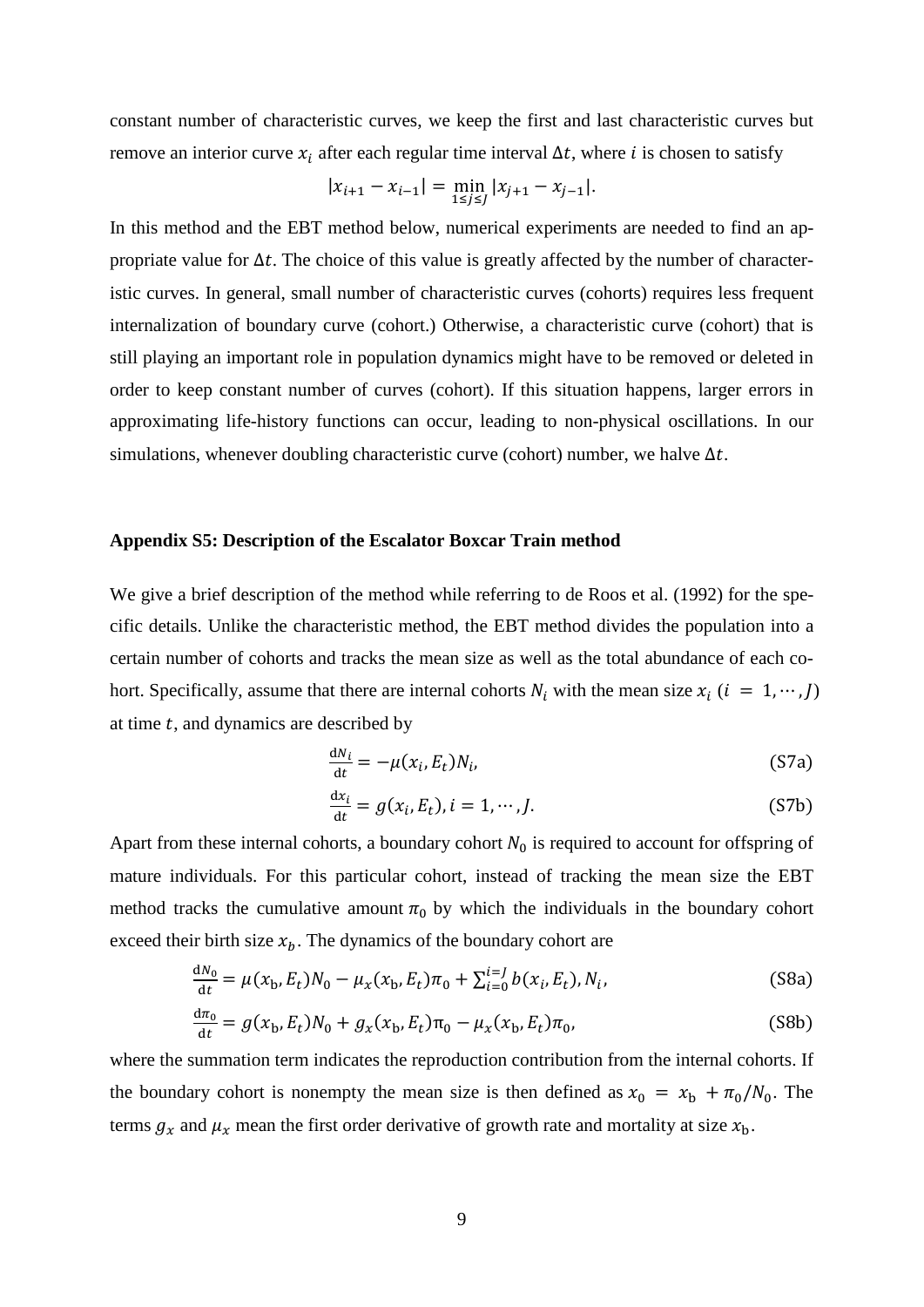The boundary cohort should be internalized sufficiently often to avoid large approximation error resulting from the increased size of this cohort. This is done by the following renumbering procedure at regular time steps  $\Delta t$ ,

$$
N_{i+1}(t + \Delta t^{+}) = N_{i}(t + \Delta t^{-}),
$$
  
\n
$$
x_{i+1}(t + \Delta t^{+}) = x_{i}(t + \Delta t^{-}),
$$
  
\n
$$
N_{1}(t + \Delta t^{+}) = N_{0}(t + \Delta t^{-}),
$$
  
\n
$$
x_{1}(t + \Delta t^{+}) = x_{b} + \frac{\pi_{0}(t + \Delta t^{+})}{N_{0}(t + \Delta t^{+})},
$$
  
\n
$$
N_{0}(t + \Delta t^{+}) = 0,
$$
  
\n
$$
\pi_{0}(t + \Delta t^{+}) = 0.
$$
 (S9)

After this operation the number of cohorts is incremented to  $I + 1$ . Additionally, to relive computational load, a cohort with the lowest abundance is removed if its abundance is below a threshold value  $(10^{-10}$  is used in our simulations).

### **Appendix S6: Specification of the Daphnia model**

The Daphnia model originates from Kooijman and Metz (1984). It describes a lengthstructured population (i.e., the water flea *Daphnia magna*) feeding on a dynamical foodsource (i.e., algae). Model components and parameters are summarized in Table S1 and S2, respectively.

In this model individual Daphnia is characterized by its length  $l$  ranging from the size-at-birth  $l_{\rm b}$  to the maximum size  $l_{\rm m}$  (E1) that can be attained under unlimited food availability (S(t)). It is assumed that the surface area and the weight of individuals are proportional to the square and cubic of their lengths, respectively. Under these assumptions, the food-intake rate is then supposed to be the second power of individual length (E2) and additionally follows the Holling type II function response with respect to the resource (E3). The ingested energy is allocated in a constant ratio  $\kappa$  and  $1 - \kappa$  to individual growth and maintenance on one hand (E4), and reproduction and maturation on the other (E5). Moreover, reproduction occurs only when individuals reach the maturation size  $l_i$ . In case that the ingested energy for growth and maintenance is insufficient to cover maintenance alone, individual growth is stunted. In addition, energy allocation is redistributed in such a way that the maintenance requirements are just satisfied and the remaining energy is channeled to maturation as well as reproduction.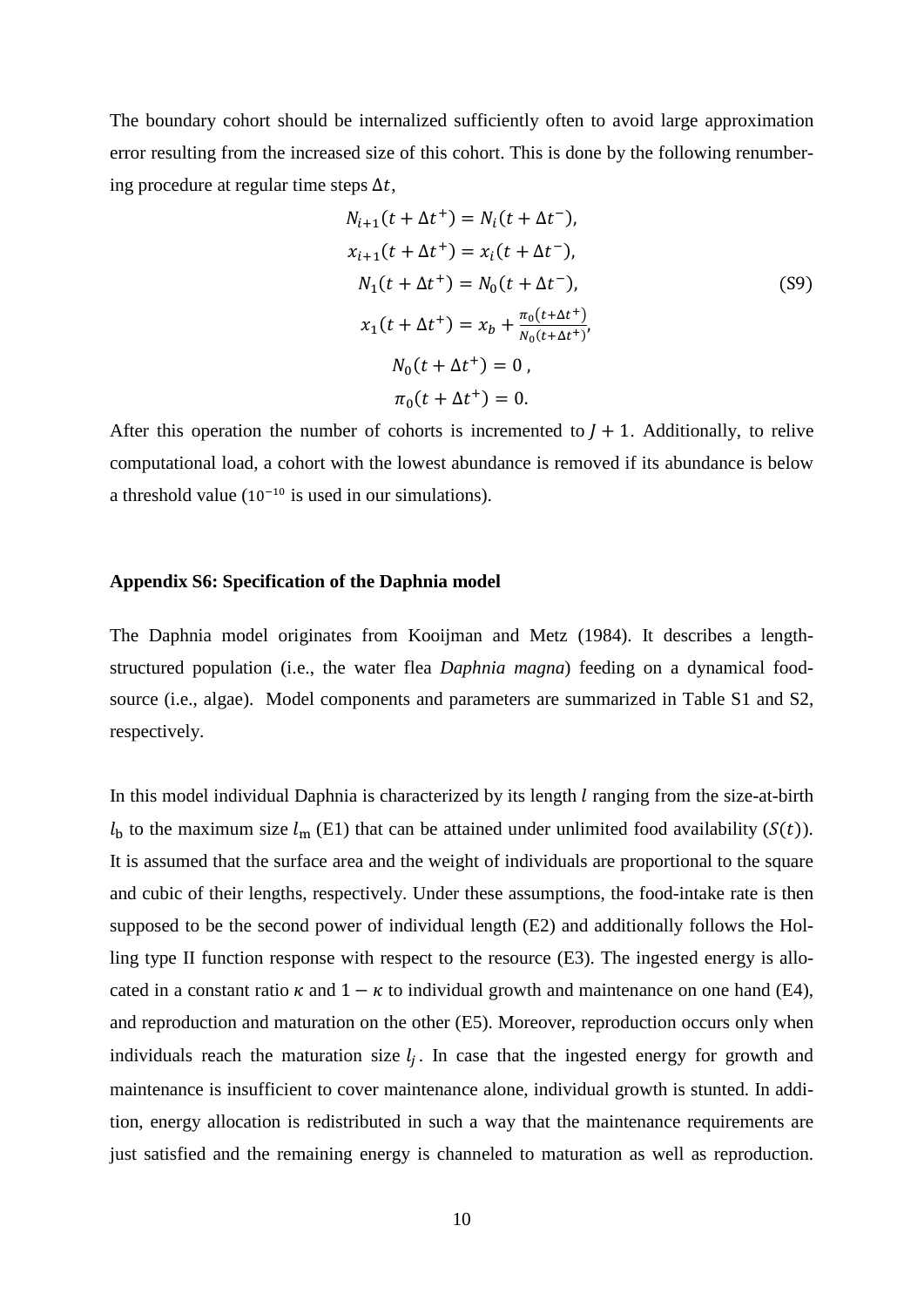Individual suffers from a constant natural mortality (E6) and an instant death rate when the ingested energy is unable to cover maintenance costs.

In the present paper we use a simplified version of the Daphnia model as this allows us to obtain the analytical equilibrium solution. The simplified model was introduced by de Roos (1988) by making two assumptions: First, individuals can shrink in size when starving and will not die from starvation (E7). Second, individuals are allowed to reproduce immediately after they are born (E8). Consequently, individuals only die from natural mortality (E9). After making the two simplifying assumptions, the steady state can be found analytically. For simplicity, the size is scaled to range from 0 to 1 and the resource is assumed to grow logistically in the absence of predation (E10).

### **Appendix S7: Specification of the fish model**

The model is derived from the food-web model with continuously size-structured populations by Hartvig et al. (2011). We consider only one structured consumer feeding on an unstructured resource. Model equations and parameters are summarized in Table S3 and S4, respectively. Below, briefly describe the model. For a detailed explanation, we refer to Hartvig et al. (2011).

Predation is size selective (M1) and the size-based predation upon resource and other consumer individuals provides  $w$  sized individuals with the encountered food (M2). Saturation is described by the feeding level (M3), which multiplied with the maximum food intake (M4) gives rise to the ingested food. With an assimilation efficiency  $\alpha$ , ingested food is converted to energy (M5) that is utilized for life-history processes. Energy is in priority used for paying maintenance costs  $k_s w^p$  and then, if there is any, used for individual somatic growth (M6) and reproduction (M7). The distribution of the remaining energy between these two processes is governed by an allocation function (M8). The growth equation indicates that the surplus energy after paying metabolic cost is entirely used for juvenile growth but drops due to the onset of reproduction. Individuals' growth ceases when they approach the maximum body size *M* where all energy is routed to reproduction. Mortality (M9) is due to predation (M10), background death i.e.,  $\mu_0 m^{n-1}$ , and starvation (M11) when assimilated energy is insufficient to cover metabolic costs. The maturation size of individuals is denoted by  $m$ . Resource is non-structured but continuously size distributed, following the semi-chemostatic growth (M12)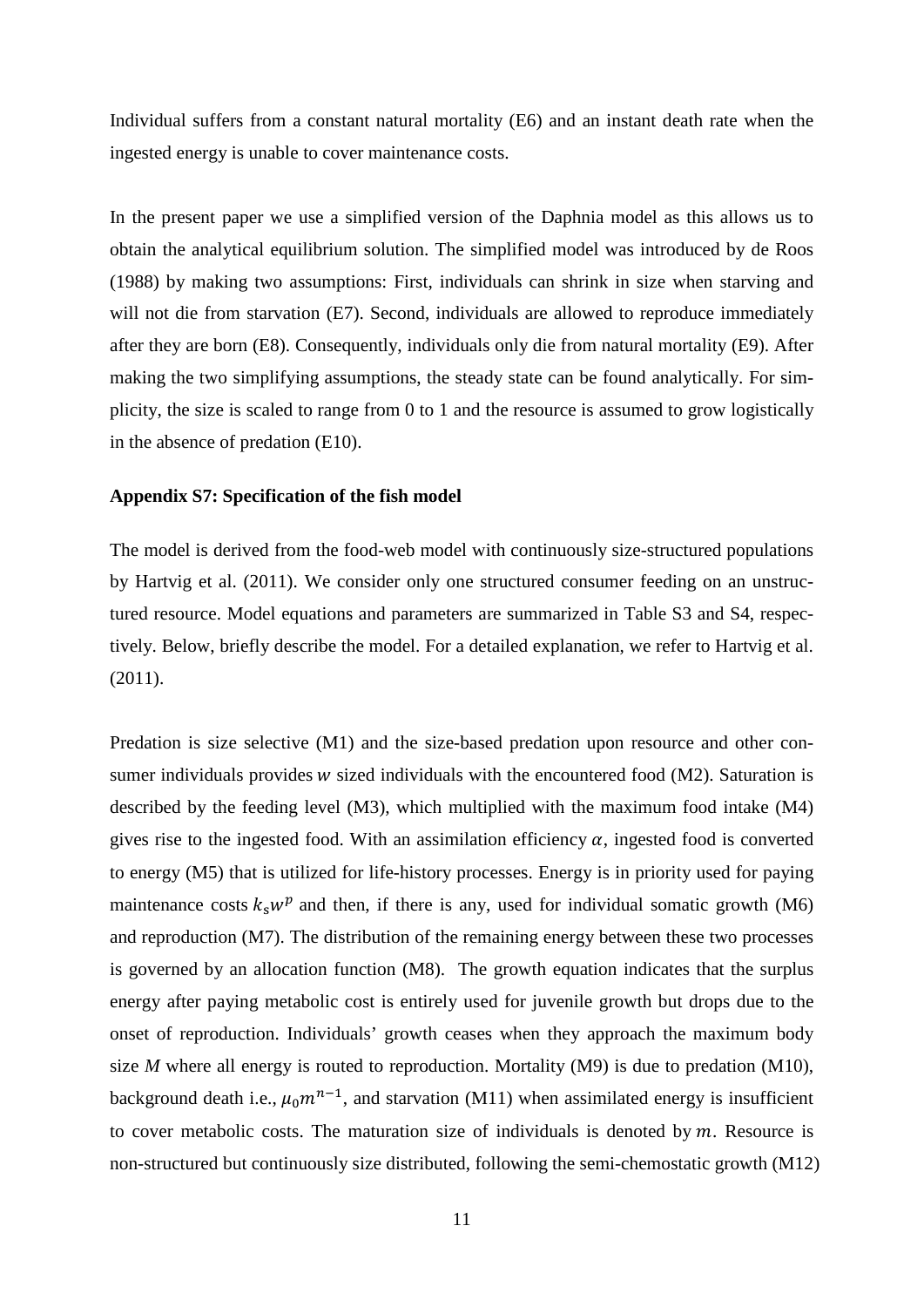with a carrying capacity (M13) and an intrinsic growth rate (M14). In our test, we choose  $m = 1$ .

### **Appendix S8: Specification of the single-patch vegetation model**

The vegetation model is a simplification of the metapopulation model of Falster et al (2010) by reducing the spatially implicit multiple patches to a single patch. This is achieved by excluding the reproduction contribution from the patches other than the focusing one. We give a brief depiction of the main life histories and refer readers to Falster et al. (2010) for detailed description. Model equations and parameters are, separately, summarized in Table S5 and S6.

A plant is assumed to have the following components: leaf area  $(N1)$ , individual height  $(N2)$ , as well as the mass of its sapwood (N3), heartwood (N4), bark (N5) and roots (N6). All components are allometrically scaled with mass of leaf *m*, the structural variable. As such, dynamic of the plant is reflected via the ontogenetic physiological change of leaves. Moreover, by assuming a constant crown-shape relationship (N7 and N8), the vertical leaf-area distribution over height, combining with the individual size-abundance distribution, gives rise to the cumulated shading level down through the canopy (N9). At different light level, integrating instantaneous photosynthetic rates over its leaf area, the gross carbon-dioxide assimilation is obtained for each individual (N10). The  $CO<sub>2</sub>$  gain is depleted first by maintenance respiration (N11) and tissue turnover (N12). The remaining, net dry-matter production (N13), is then allocated to growth (N14, N17) and reproduction (N15, N18). The allocation closely follows the bang-bang strategy (N16), that is, allocation to reproduction changes rapidly at maturation height. Mortality (N19) stems from two sources: intrinsic mortality and growth-related mortality that vary among individuals according to the net mass production per unit leaf area.

#### **Appendix S9: Analytical equilibrium of the size-structured Daphnia model**

We here consider the equilibrium solution to the Daphnia model. At equilibrium, the realized maximum body size is determined by  $x^* = S^*/(1+S^*)$ . We define the up to third order momenta of the original density as follows

$$
N_i(t) = \int_0^1 x^i u(t, x) dx, i = 1, 2.
$$

Then we have the following balance equations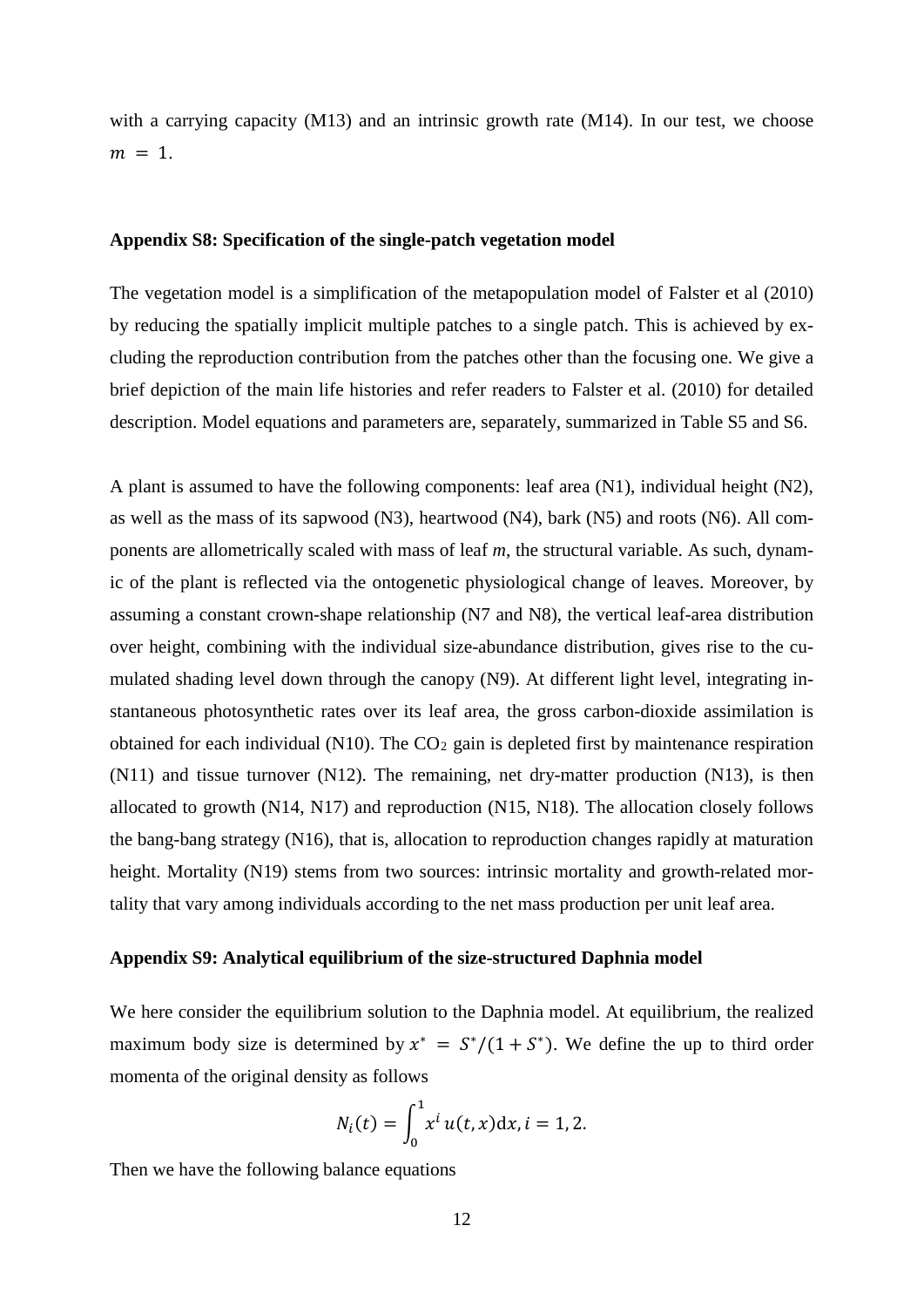$$
0 = rS\left(1 - \frac{S}{K}\right) - \frac{S}{1 + S}N_2,
$$
  
\n
$$
0 = \frac{\alpha S}{1 + S}N_2 - \mu N_0,
$$
  
\n
$$
0 = \frac{S}{1 + S}N_0 - (1 + \mu)N_1,
$$
  
\n
$$
0 = \frac{2S}{1 + S}N_1 - (2 + \mu)N_2.
$$

Here the first and second equations are derived from the resource equation (E10 in Table S1) and the boundary condition (1b). Multiply equation (1a) with  $x$  and integrate both sides from 0 to  $x^*$  by part. Recall that the growth rate at  $x^*$  is zero, reorganizing the resulting equation, we obtain the third balance equation. Similarly, we can derive the last balance equation by multiplying equation (1a) with  $x^2$ .

Solving above balance equations yields

$$
S^* = \frac{x^*}{1 - x^*}, N_0^* = \frac{\alpha x^* N_2^*}{\mu}, N_1^* = \frac{x^* N_0^*}{1 + \mu}, N_2^* = rS^*(1 - S^*/K)/x^*,
$$

where

$$
x^* = \left(\frac{\mu(1+\mu)(2+\mu)}{2\alpha}\right)^{1/3}.
$$

Thus the equilibrium size distribution  $u^*(x)$  can be obtained by solving equation (1a)

$$
u^{*}(x) = \frac{\alpha r S^{*} \left(1 - \frac{S^{*}}{K}\right)}{(x^{*})^{\mu}} (x^{*} - x)^{\mu - 1}, 0 \le x \le x^{*}.
$$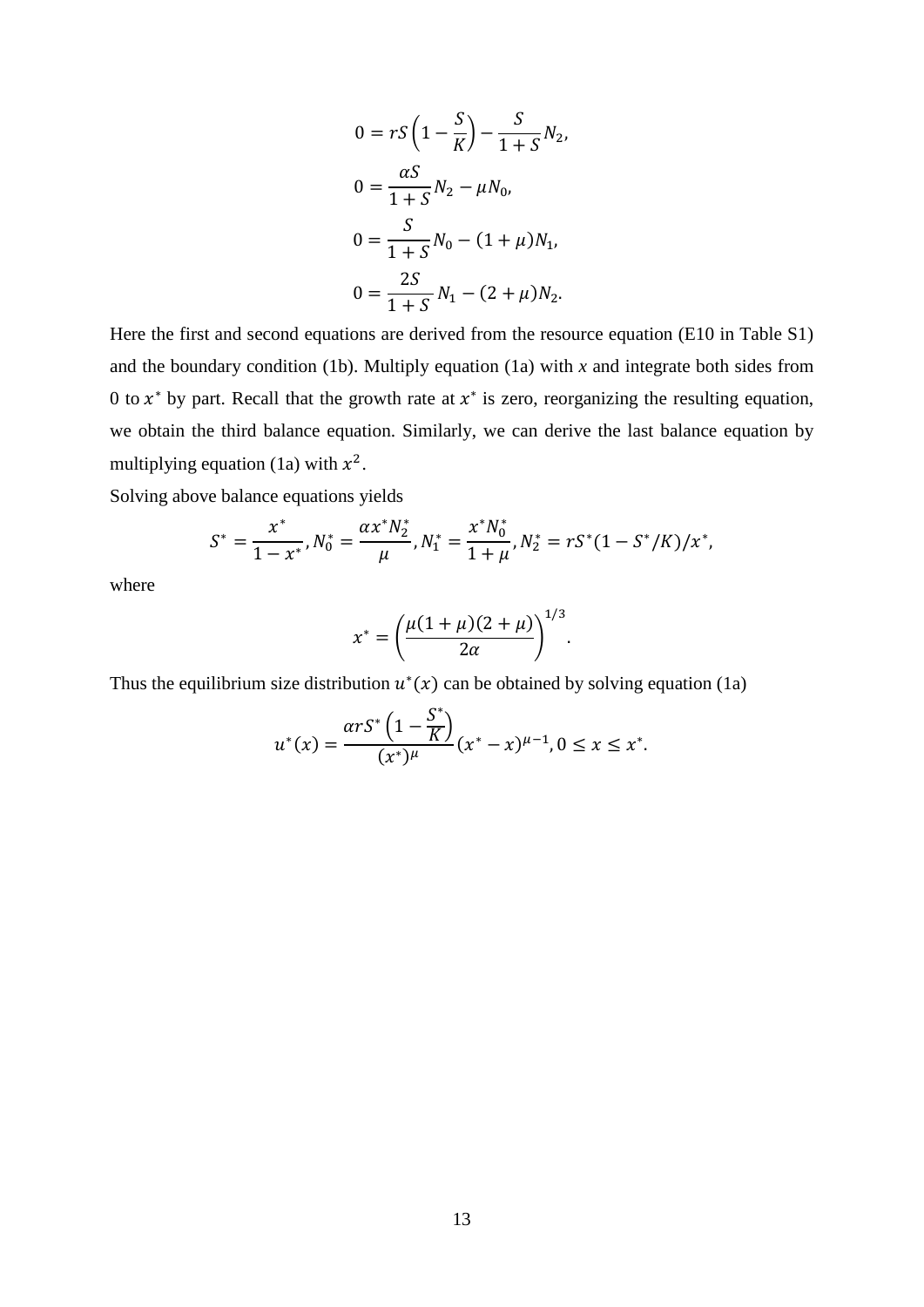| No.            | Equation                                                                                                                                                                                       | Interpretation              |  |  |  |  |  |  |
|----------------|------------------------------------------------------------------------------------------------------------------------------------------------------------------------------------------------|-----------------------------|--|--|--|--|--|--|
|                | Original version from Kooijman and Metz (1984)                                                                                                                                                 |                             |  |  |  |  |  |  |
| E1             | $l_m = \kappa v_a/\zeta$                                                                                                                                                                       | Maximum length              |  |  |  |  |  |  |
| E2             | $I(S, l) = v_r f(S) l^2$                                                                                                                                                                       | Food intake rate            |  |  |  |  |  |  |
| E <sub>3</sub> | $f(s) = \xi S/(1 + \xi S)$                                                                                                                                                                     | Type II functional response |  |  |  |  |  |  |
| E4             | $q(S, l) = \gamma(l_m f(S) - l)$ for $l < l_m f(s)$                                                                                                                                            | Maximum food intake         |  |  |  |  |  |  |
| E <sub>5</sub> | $b(S, l) = \begin{cases} 0 & l_b \le l < l_j \\ \frac{r_m f(S) l^2}{1 - \kappa} & l_j \le l < l_m f(S) \\ \frac{r_m}{1 - \kappa} (f(S) l^2 - \kappa l^3 / l_m) & \text{otherwise} \end{cases}$ | Individual birth rate       |  |  |  |  |  |  |
| E6             | $d(S,l) = \begin{cases} \mu_0, & l < l_m f(S)/\kappa \\ \infty, & \text{otherwise} \end{cases}$                                                                                                | Individual mortality rate   |  |  |  |  |  |  |
|                | Simplified version from de Roos (1988), used in the present paper                                                                                                                              |                             |  |  |  |  |  |  |
| E7             | $q(x,t) = \max(S(t)/(1 + S(t)) - x, 0)$                                                                                                                                                        | Individual growth rate      |  |  |  |  |  |  |
| E8             | $\beta(x,t) = \alpha x^2 S(t)/(1 + S(t))$                                                                                                                                                      | Individual birth rate       |  |  |  |  |  |  |
| E9             | $\mu(x,t) = \mu_0$                                                                                                                                                                             | Individual mortality rate   |  |  |  |  |  |  |
| E10            | $dS(t)/dt = rS(1-S/K) - \frac{S}{1+S}\int_0^1 x^2 u(x,t)dx$                                                                                                                                    | Resource dynamics           |  |  |  |  |  |  |

**Table S1: Life history elements of the size-structured Daphnia model.**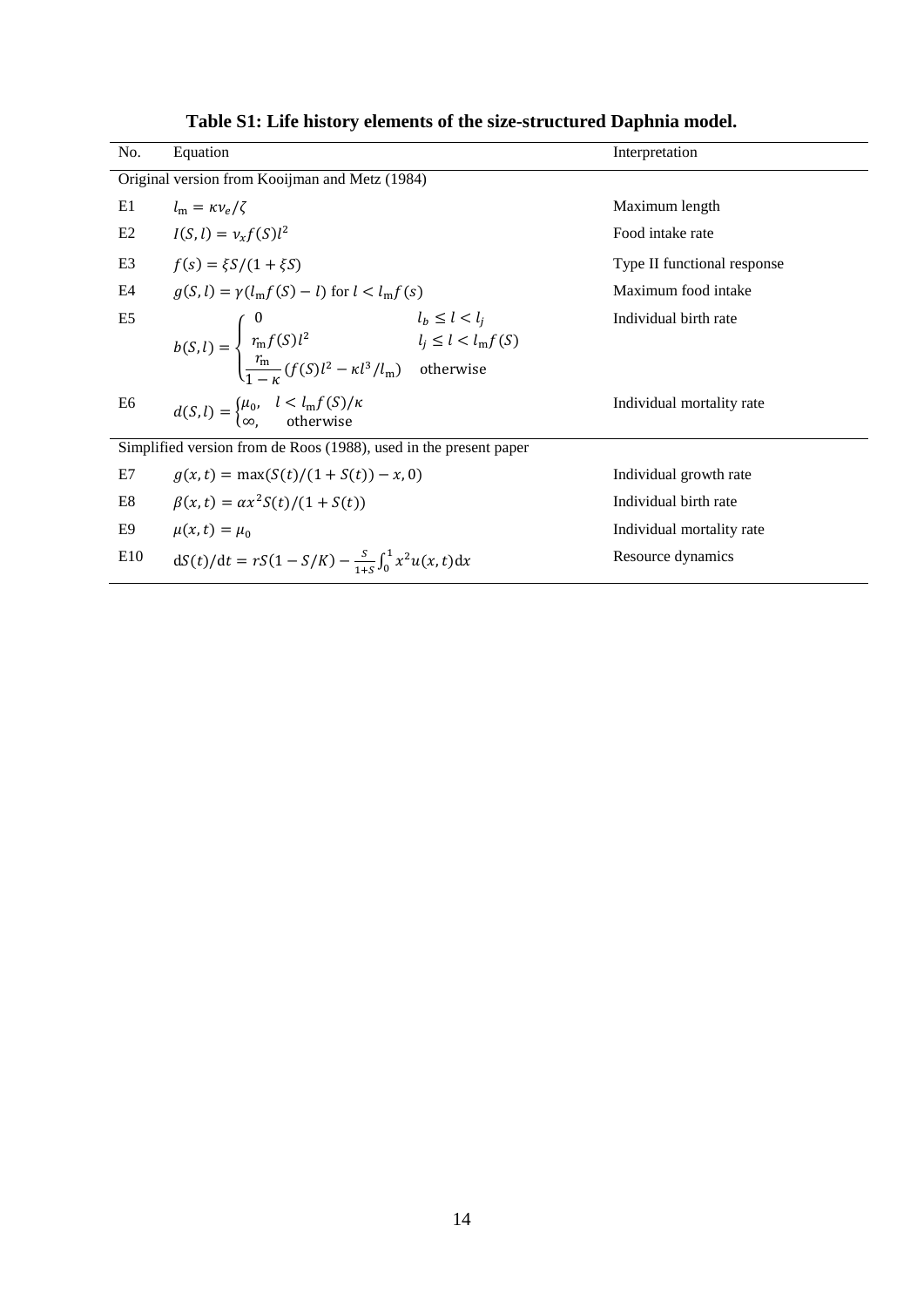| Parameter      | Value               | Unit                             | Description                                         |
|----------------|---------------------|----------------------------------|-----------------------------------------------------|
| l <sub>b</sub> | 0.8                 | mm                               | Length at birth                                     |
| $l_j$          | 2.5                 | mm                               | Length at maturation                                |
| 1 <sub>m</sub> | 6                   | mm                               | Maximum length                                      |
| К              | 0.3                 |                                  | Fraction of ingested energy channeled to growth and |
|                |                     |                                  | maintenance                                         |
| $v_{x}$        | $1.8 \times 10^{6}$ | cell $mm^{-2}$ day <sup>-1</sup> | Maximum feeding rate per unit surface area          |
| γ              | 0.15                | $day^{-1}$                       | Time constant of growth                             |
| ξ              | $7.0\times10^{-6}$  | $ml$ cell $^{-1}$                | Shape parameter of the functional response          |
| r <sub>m</sub> | 0.1                 | $mm^{-2}day^{-1}$                | Maximum reproduction rate per unit surface area     |
| $\alpha$       | 0.75                |                                  | Scaled reproduction rate                            |
| $\mu_0$        | 0.1                 | $day^{-1}$                       | Natural mortality rate                              |
| r              | 0.5                 | $day^{-1}$                       | Intrinsic growth rate for resource <sup>a</sup>     |
| K              | 3                   | cell $ml^{-1}$                   | Resource carrying capacity <sup>a</sup>             |

### **Table S2: Parameter values of the size-structured Daphnia model**

<sup>a</sup>Chosen to ensure stable steady state. The remaining are from Kooijman and Metz (1984) and de Roos et al. (1990).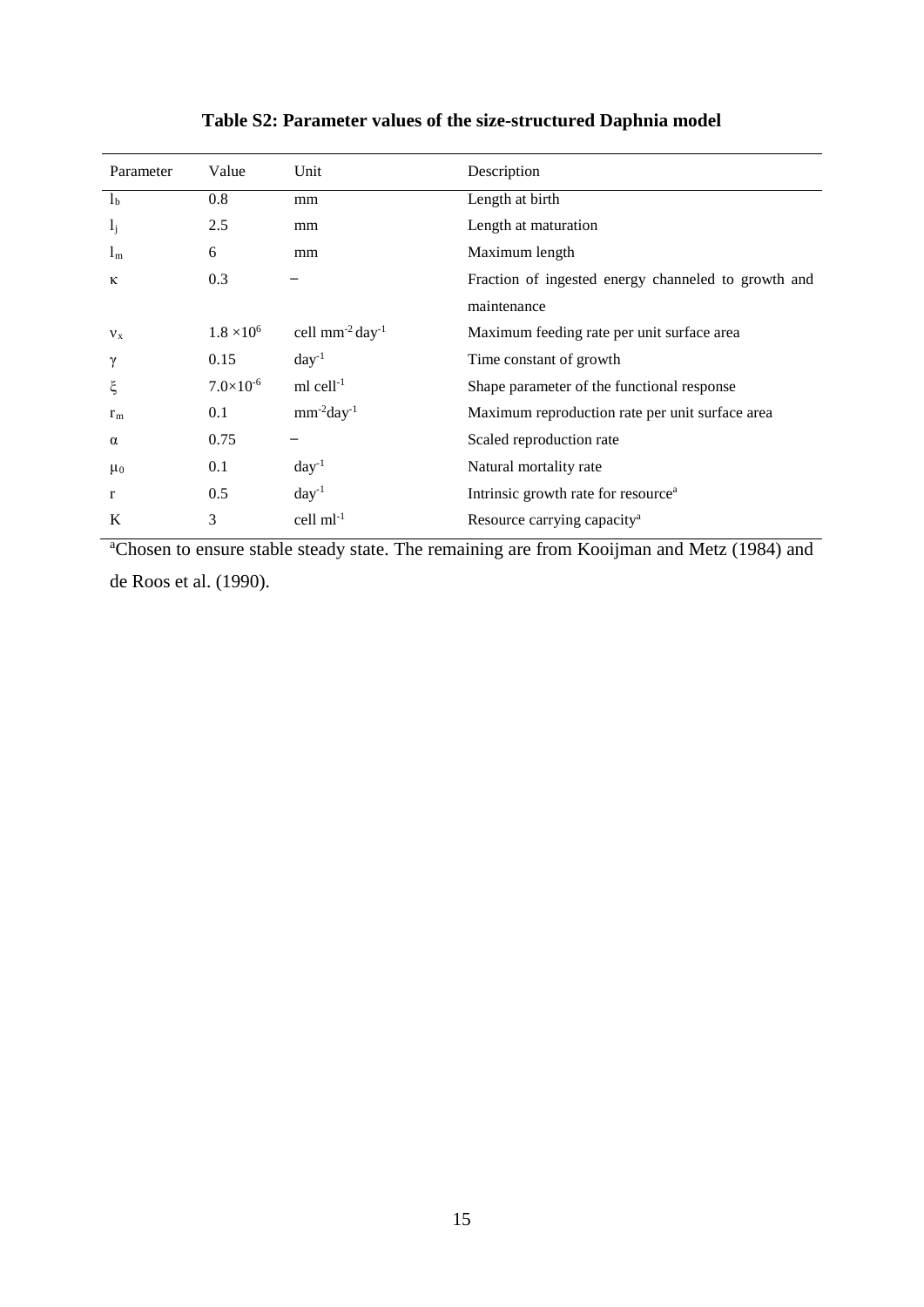| No.             | Equation                                                                                                                                                                                              | Interpretation              |  |  |
|-----------------|-------------------------------------------------------------------------------------------------------------------------------------------------------------------------------------------------------|-----------------------------|--|--|
| M1              | $\varphi\left(\frac{w}{w'}\right) = \exp(-\log^2\left(\frac{w'\beta}{w}\right)/(2\sigma^2))$                                                                                                          | Selection function          |  |  |
| M <sub>2</sub>  | $E(w) = \gamma w^q \left( \int_0^{m_{\text{cut}}} w' R(w') \varphi \left( \frac{w}{w'} \right) dw' + \sum_j \int_{w_0}^{\frac{m_j}{\eta}} w' N_j(w') \varphi \left( \frac{w}{w'} \right) dw' \right)$ | Encountered<br>food<br>from |  |  |
|                 |                                                                                                                                                                                                       | resource and consumer       |  |  |
| M <sub>3</sub>  | $F(w) = E(w)/(E(w) + I_{\text{max}}(w))$                                                                                                                                                              | Feeding level               |  |  |
| M <sub>4</sub>  | $I_{\max}(w) = hw^n$                                                                                                                                                                                  | Maximum food intake         |  |  |
| M <sub>5</sub>  | $S(w) = \alpha I_{\text{max}}(w) F(w)$                                                                                                                                                                | Assimilated energy          |  |  |
| M <sub>6</sub>  | $\psi(w,m) = (1 + (w/m)^{-10})^{-1} (w\eta/m)^{1-n}$                                                                                                                                                  | Allocation function         |  |  |
| M <sub>7</sub>  | $g(w,m) = \max\{0, (1 - \psi(w,m))S(w) - k_s w^p\}$                                                                                                                                                   | Individual growth rate      |  |  |
| M8              | $b(w, m) = \max\{0, \psi(w, m)(S(w) - k_s w^p)\}\$                                                                                                                                                    | Individual birth rate       |  |  |
| M <sup>9</sup>  | $\mu_p(w) = \sum \int_{w_0}^{M_j} v(w') (1 - F(w')) N_j(w') \varphi(w'/w) dw'$                                                                                                                        | Predation mortality         |  |  |
| M10             | $\mu_{s}(w) = \max\{(S(w) - k_{s}w^{p})/(\xi w)0\}$                                                                                                                                                   | <b>Starvation mortality</b> |  |  |
| M11             | $\mu(w) = \mu_{\rm p}(w) + \mu_0 m^{n-1} + \mu_{\rm s}(w)$                                                                                                                                            | Mortality rate              |  |  |
| M12             | $dR/dt = r(w)(\kappa(w) - R) - \mu_n(w)$                                                                                                                                                              | Resource dynamics           |  |  |
| M13             | $\kappa(w) = \kappa_0 w^{-\lambda}$                                                                                                                                                                   | Resource carrying capacity  |  |  |
| M <sub>14</sub> | $r(w) = r_0 w^{-\lambda}$                                                                                                                                                                             | Resource growth rate        |  |  |

# **Table S3: Life history elements of the size-structured fish model**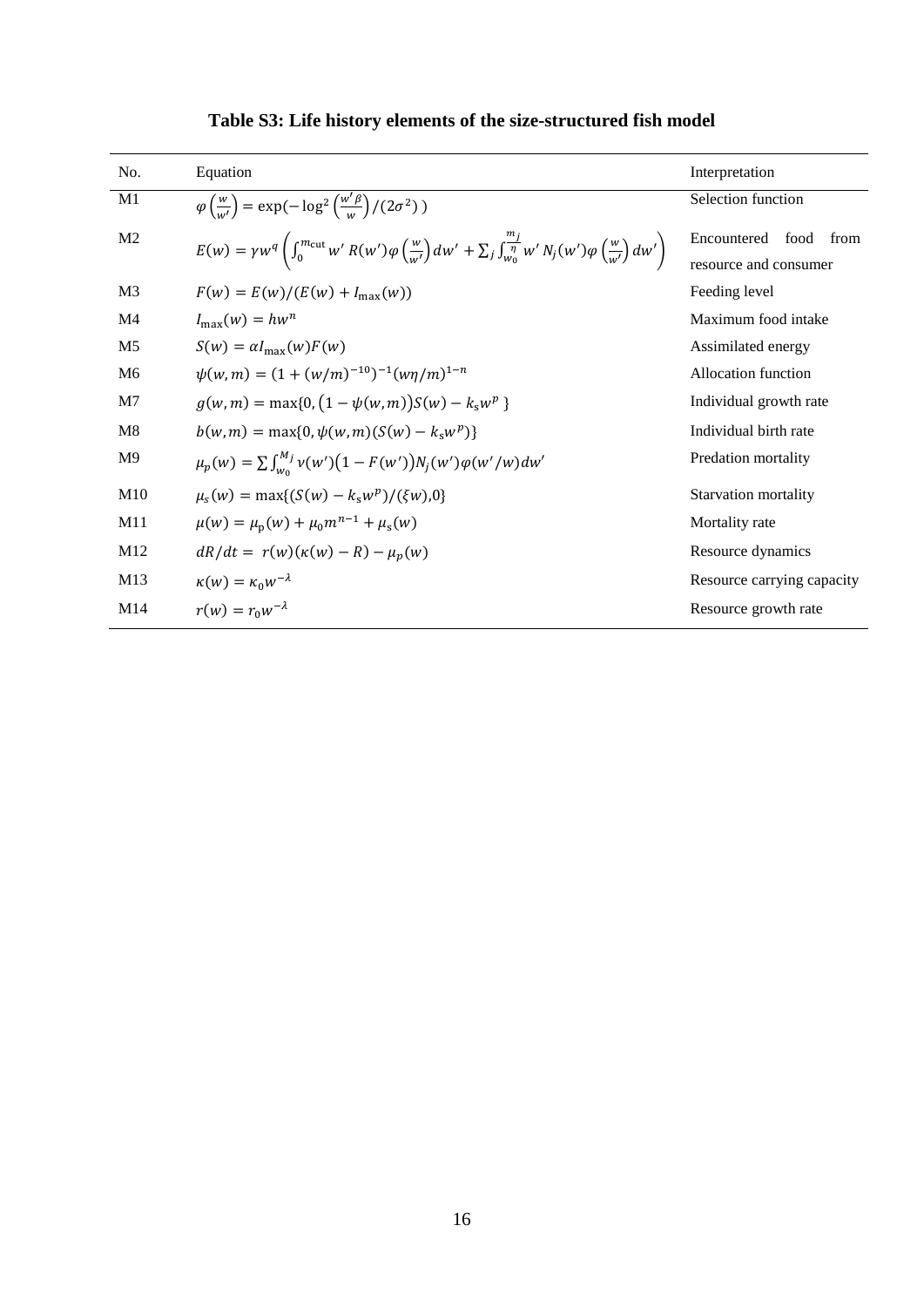| Parameter        | Value                                                               | Unit          | Description                                |
|------------------|---------------------------------------------------------------------|---------------|--------------------------------------------|
| $\beta$          | 100                                                                 |               | Preferred predator-prey mass ratio         |
| σ                | 1                                                                   |               | Width of selection function                |
| α                | 0.6                                                                 |               | Assimilation efficiency                    |
| ε                | 0.1                                                                 |               | Reproduction efficiency                    |
| h                | 85                                                                  | g/year        | Scaled prefactor of maximum food intake    |
| $k_{s}$          | 10                                                                  | g/year        | Scaled prefactor of standard metabolism    |
| n                | 0.75                                                                |               | Exponent of maximum food intake            |
| p                | 0.75                                                                |               | Exponent of metabolic costs                |
| q                | 0.8                                                                 |               | Exponent of volumetric search rate         |
| h                | 0.25                                                                |               | Ratio of maturation size to maximum size   |
| μ                | 0.84                                                                | g/year        | Scaled background mortality                |
| ξ                | 0.1                                                                 |               | Fraction of energy reserves                |
| W <sub>0</sub>   | 0.0005                                                              |               | Scaled egg size                            |
| f <sub>0</sub>   | 0.6                                                                 |               | Initial feeding level                      |
| γ                |                                                                     | g/year        | Scaled factor of volumetric search rate    |
|                  | $\frac{f_0h\beta^{2-\lambda}w_r}{\sqrt{2\pi(1-f_0)\kappa_0\sigma}}$ |               |                                            |
| $W_r$            | 1                                                                   | g             | Reference weight for scaling <sup>a</sup>  |
| $\kappa_0$       | 0.005                                                               | $g^{-1}/m^3$  | Scaled magnitude of resource size spectrum |
| $m_{\text{cut}}$ | 0.5                                                                 |               | Upper limit of resource spectrum           |
| λ                | $2 + q - n$                                                         |               | Slope of resource spectrum                 |
| r                | 4                                                                   | $1/\text{yr}$ | Scaled resource generate rate              |

### **Table S4: Parameter values of the size-structured fish model**

<sup>a</sup>For convenience, individual body size is scaled with a reference size. The remaining parameters are from Hartvig et al. (2011)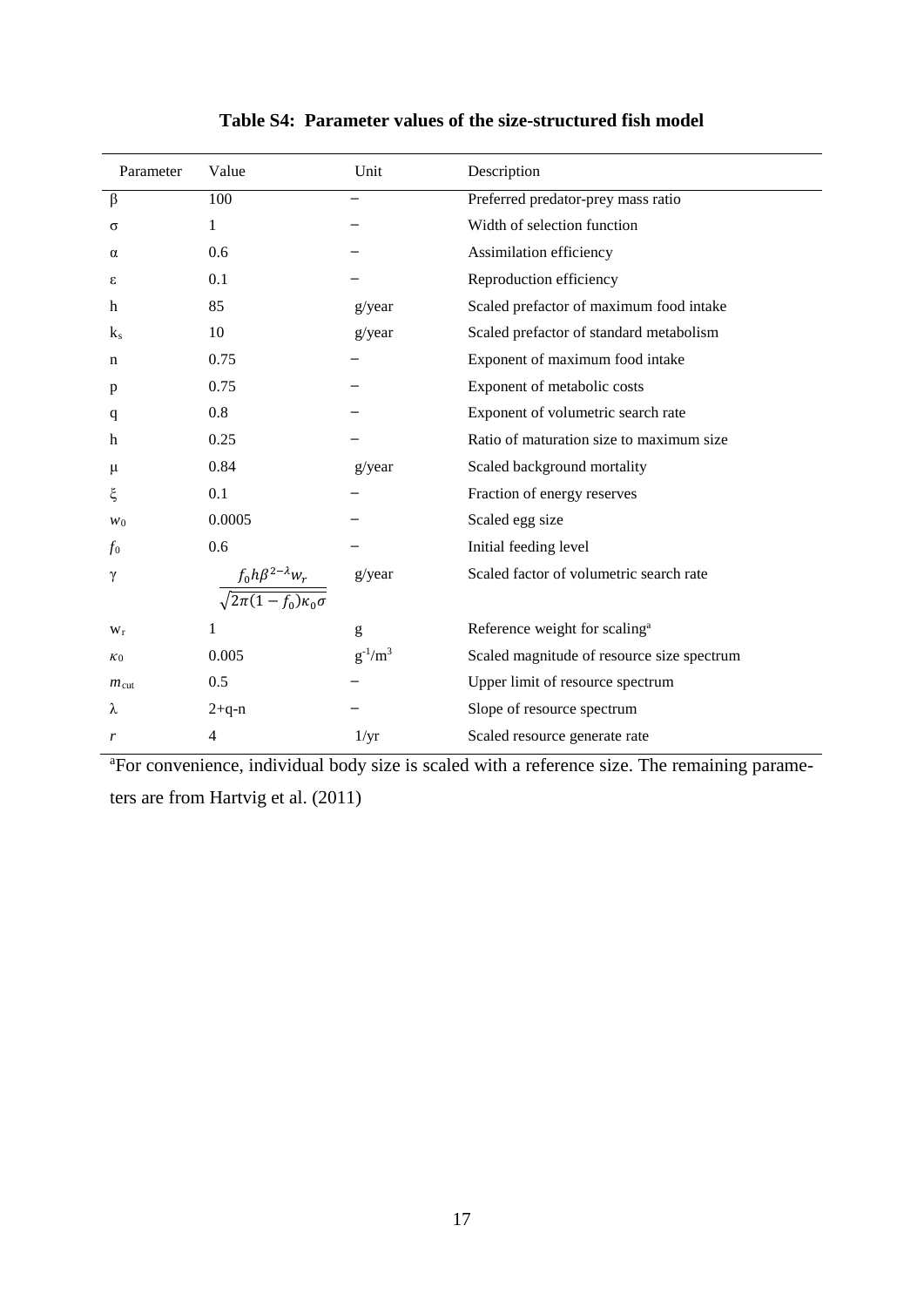| No.            | Equation                                                                                                            | Interpretation                                |
|----------------|---------------------------------------------------------------------------------------------------------------------|-----------------------------------------------|
| N1             | $\omega(m) = m/\phi$                                                                                                | Leaf area                                     |
| N2             | $h(m) = \alpha_1 \omega^{\beta_1}$                                                                                  | Height                                        |
| N <sub>3</sub> | $m_s(m) = \rho \eta_c/\theta_o h$                                                                                   | Mass of sapwood                               |
| N <sub>4</sub> | $m_h(m) = bm_s(m)$                                                                                                  | Mass of bark                                  |
| N <sub>5</sub> | $m_h = \rho \eta_c \alpha_2 \omega^{\beta_2}$                                                                       | Mass of heartwood                             |
| N <sub>6</sub> | $m_r = \alpha_3 \omega$                                                                                             | Mass of fine roots                            |
| N7             | $q = 2\eta(1 - z^{\eta}h^{-\eta})z^{\eta-1}h^{-\eta}$ if $z \leq h$ , otherwise 0                                   | Probability density of leaf area at height z  |
|                |                                                                                                                     | for an individual of height $h$               |
| ${\bf N8}$     | $Q = \int_{\tau}^{h} q(z', h) dz'$ if $z \leq h$ , otherwise 0                                                      | Fraction of leaf area above height $z$ for an |
|                |                                                                                                                     | individual of height h                        |
| N <sub>9</sub> | $E(t) = \exp(-c_{\text{ext}} \int_{-\infty}^{\infty} Q(z, h(m)) \omega(m) U(m, t) dm)$                              | Canopy openness at height $z$                 |
| N10            | $A = \omega(m) \int_0^{h(m)} A_{lf}(A_0 \nu, E(z, t)) q(z, h(m)) dz$                                                | Gross annual $CO2$ assimilation               |
| N11            | $R = \omega(m)v_{R,1} + \frac{m_s(m) + 2m_b(m)}{g}c_{R,s} + m_r(m)c_{R,r}$                                          | Total maintenance respiration                 |
| N12            | $T = m(\alpha_4 \phi^{-\beta_4}) + m_h(m)k_h + m_r(m)k_r$                                                           | Total turnover                                |
| N13            | $P = c_{hi} Y(A(m, E) - R(m) - T(m))$                                                                               | Net production                                |
| N14            | $g(m,E) = \max \left\{ \frac{\left(1 - r(m)\right)P(m,E)dm}{dm}, 0 \right\}$                                        | Growth of leaf mass                           |
| N15            | $b(m, E) = \max \left\{ \frac{\pi_0 \pi_1}{c} r(m) P(m, E), 0 \right\}$                                             | Birth rate                                    |
| N16            | $r(m) = c_{r1}(1 + \exp(c_{r2}(1 - h(m)/h_m)))$                                                                     | Fraction of production allocation to repro-   |
|                |                                                                                                                     | duction                                       |
| N17            | $\frac{dm}{dm} = \left(1 + \frac{dm_s}{dm} + \frac{dm_b}{dm} + \frac{dm_h}{dm} + \frac{dm_r}{dm}\right)^{-1}$       | Fraction of whole-plant growth that is leaf   |
| N18            | $\pi_1 = \left( \left( \frac{P(s, E)}{\omega(s)} \right)^{-2} c_{s0}^2 \right)^{-1}$ if $P(s, E) > 0$ , otherwise 0 | Survival of seedlings during germination      |
| N19            | $\mu(m, E) = c_{d0} \exp(-c_{d1}\rho) + c_{d2} \exp(-c_{d3}P(m, E)/\omega(m))$                                      | Mortality rate                                |

# **Table S5: Life history elements of the single–patch vegetation model**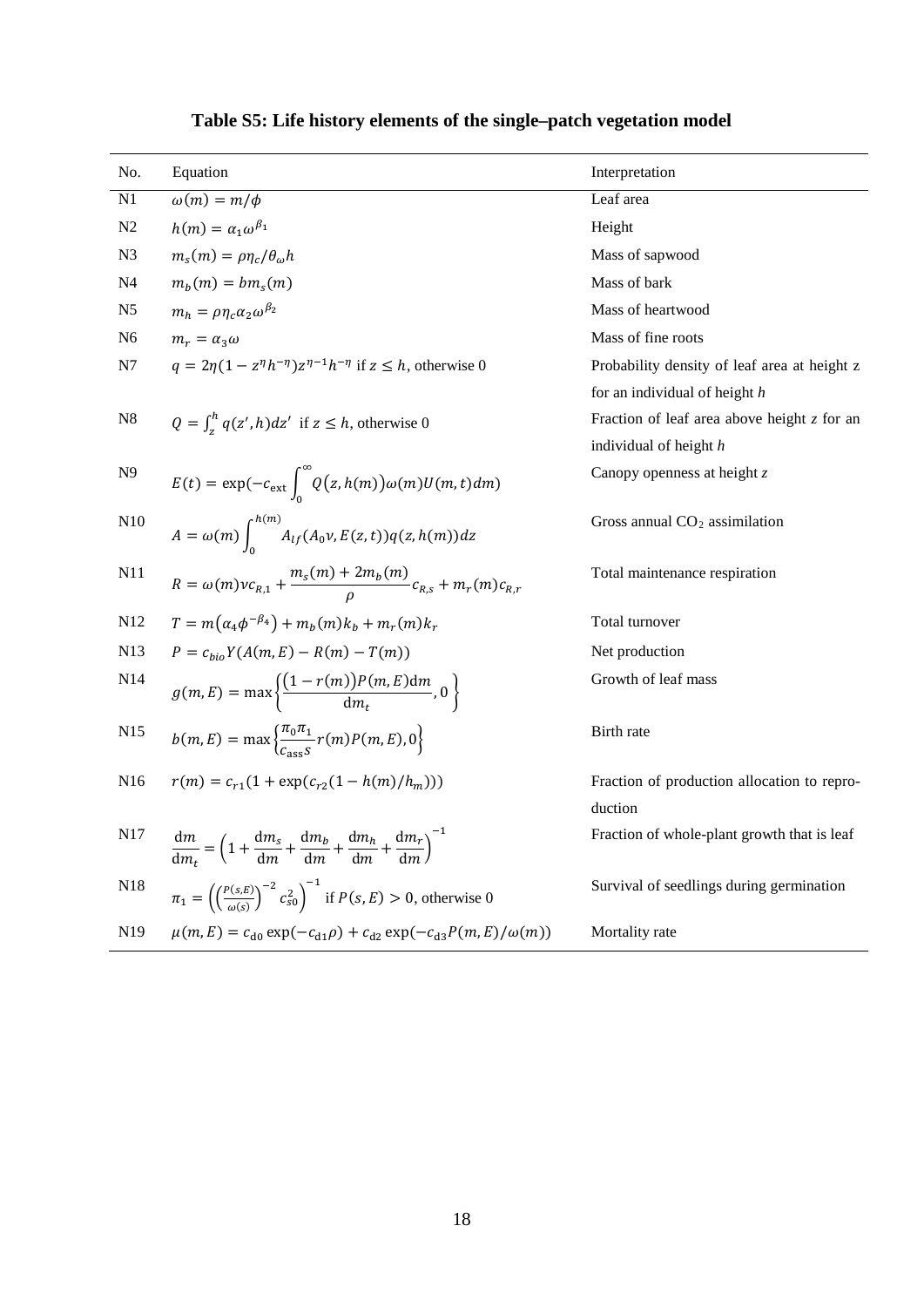| Parameter           | Value                                | Unit                                | Description                                                               |
|---------------------|--------------------------------------|-------------------------------------|---------------------------------------------------------------------------|
| φ                   | 0.11                                 | $\text{kg m}^2$                     | Leaf mass per unit area <sup>a</sup>                                      |
| $\rho$              | 608                                  | $\text{kg} \; \text{m}^{\text{-2}}$ | Stem tissue density <sup>a</sup>                                          |
| $h_m$               | 12                                   | m                                   | Height at maturation <sup>a</sup>                                         |
| S                   | $3.8 \times 10^{-5}$                 | kg                                  | Seed size                                                                 |
| $c_{\text{ext}}$    | 0.5                                  |                                     | Light extinction coefficient                                              |
| η                   | 12                                   |                                     | Crown-shape parameter                                                     |
| $\eta_c$            | $1 - \frac{2}{1+n} + \frac{1}{1+2n}$ |                                     | Stem-volume adjustment due to crown shape                                 |
| θ                   | 4669                                 |                                     | Leaf area per sapwood area                                                |
| $\alpha_1 \beta_1$  | 5.44, 0.306                          | $m^{-1}$ , -                        | Parameters describing scaling of height with leaf area                    |
| $\alpha_2, \beta_2$ | $6.67\times10^{-5}$ , 1.75           | m, -                                | Parameters describing scaling of heartwood volume with                    |
|                     |                                      |                                     | leaf area                                                                 |
| $\alpha_3$          | 0.07                                 | $kg \, m-2$                         | Parameter describing scaling of root mass with leaf area                  |
| b                   | 0.17                                 |                                     | Ratio of bark area to sapwood area                                        |
| $\upsilon$          | $1.87\times10^{-3}$                  | $\text{kg m}^2$                     | Nitrogen mass per leaf area                                               |
| A <sub>0</sub>      | $1.78 \times 10^{5}$                 | mol $yr^{-1}$ $kg^{-1}$             | Ratio of light-saturated CO <sub>2</sub> assimilation rate to leaf nitro- |
|                     |                                      |                                     | gen mass                                                                  |
| $c_{R,1}$           | $2.1 \times 10^{4}$                  | mol $yr^{-1}$ $kg^{-1}$             | Raito of leaf dark respiration to leaf nitrogen mass                      |
| $C_{R,r}$           | 217                                  | mol $yr^{-1}$ kg <sup>-1</sup>      | Fine-root respiration per mass                                            |
| $c_{R,s}$           | 4012                                 | mol $yr^{-1}$ kg <sup>-1</sup>      | Sapwood respiration per stem volume                                       |
| Y                   | 0.7                                  |                                     | Yield; ratio of carbon fixed in mass per carbon assimilated               |
| $c_{\rm bio}$       | $2.45\times10^{-2}$                  | $kg \text{ mol}^{-1}$               | Constant converting assimilated $CO2$ to dry mass                         |
| $\alpha_4 \beta_4$  | $2.86\times10^{-2}$ , 1.71           | $m^2$ kg <sup>-1</sup> yr-1,        | Parameters describing scaling of turnover rate for leaf with              |
|                     |                                      |                                     | $\phi$                                                                    |
| $k_b$               | 0.2                                  | $yr^{-1}$                           | Turnover rate for bark                                                    |
| $k_r$               | 1.0                                  | $yr^{-1}$                           | Turnover rate for fine roots                                              |
| $c_{\rm acc}$       | 4.0                                  |                                     | Accessory costs of seed production                                        |
| $c_{r1}$            | 1.0                                  |                                     | Maximum allocation to reproduction                                        |
| $c_{r2}$            | 50                                   |                                     | Parameter determining rate of change in $r(m)$ around $h_m$               |
| $\pi_0$             | 0.25                                 |                                     | Survival probability during dispersal                                     |
| $c_{s0}$            | 0.1                                  | $kg \, m^{-2} \, yr^{-1}$           | Parameter influencing survival through germination                        |
| $c_{d0}$            | 0.52                                 | $yr^{-1}$                           | Baseline rate for intrinsic mortality                                     |
| $c_{d1}$            | $6.5 \times 10^{-3}$                 | $m^3$ kg <sup>-1</sup>              | Risk coefficient for tissue density in intrinsic mortality                |
| $c_{d2}$            | 5.5                                  | $yr^{-1}$                           | Baseline rate for growth-rated mortality                                  |
| $c_{d3}$            | 20.0                                 | yr m <sup>2</sup> $kg^{-1}$         | Risk coefficient for dry-mass production per unit leaf area               |
|                     |                                      |                                     | in growth-related mortality                                               |

### **Table S6: Parameter values of the single-patch vegetation model**

a Reflecting the average of trees, obtained from personal communication with D.S. Falster. The remaining parameters are from Falster et al. (2010).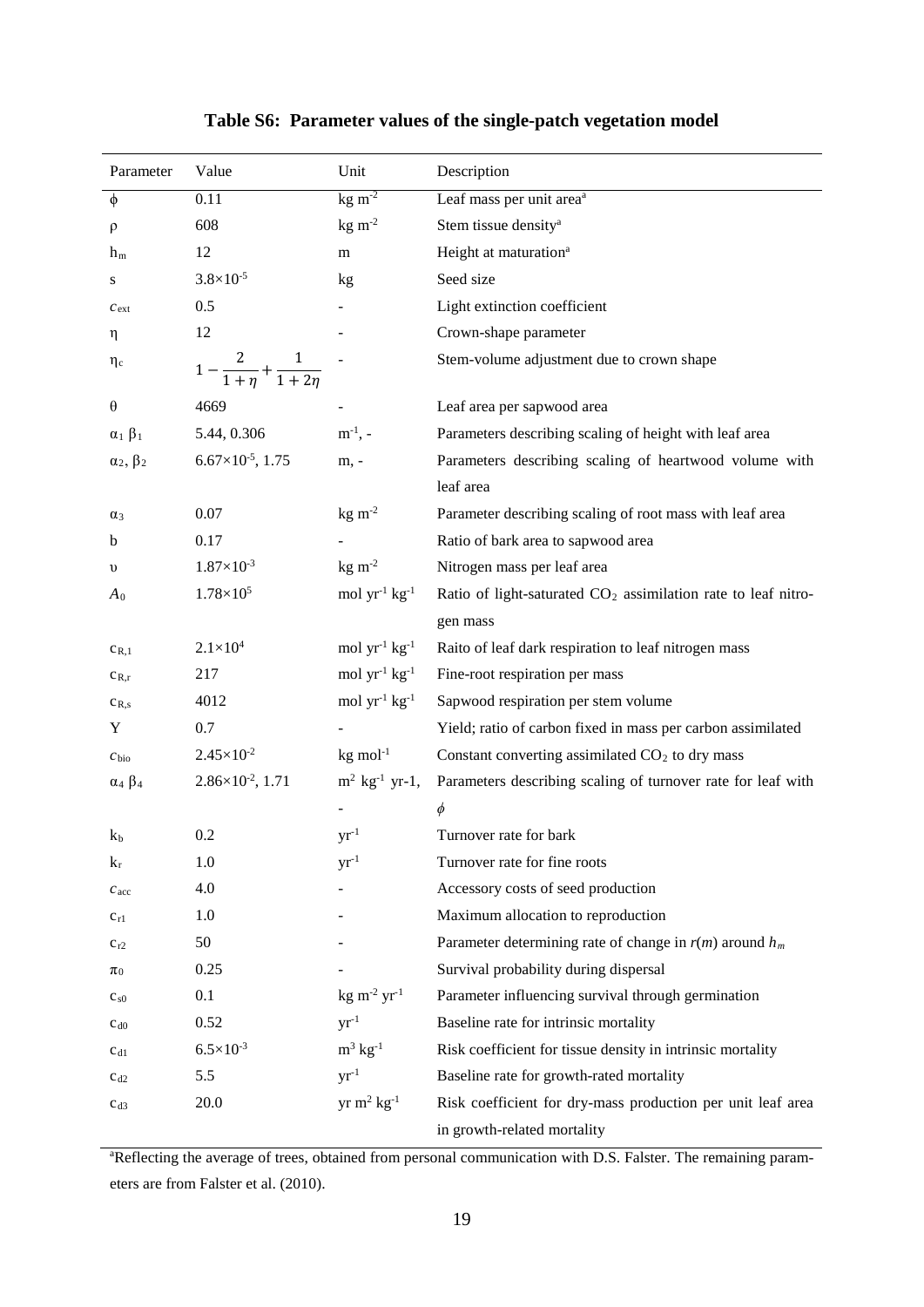

**Fig. S3:** Mesh trajectories for various temporal smoothing parameter  $\tau$  generated by the moving-mesh upwind method for the vegetation model with 50 size classes. The density-biomass monitor function (Eq. S4b) was used.



Fig. S4: Computational performance for various temporal smoothing parameter  $\tau$  in the moving-mesh upwind method with 50 size classes. The  $R_1$  norm error and population biomass error are defined by equations (2). The vegetation model with density-biomass monitor function (Eq. S4b) was used. Measures were scaled with the value at  $\tau = 1$ .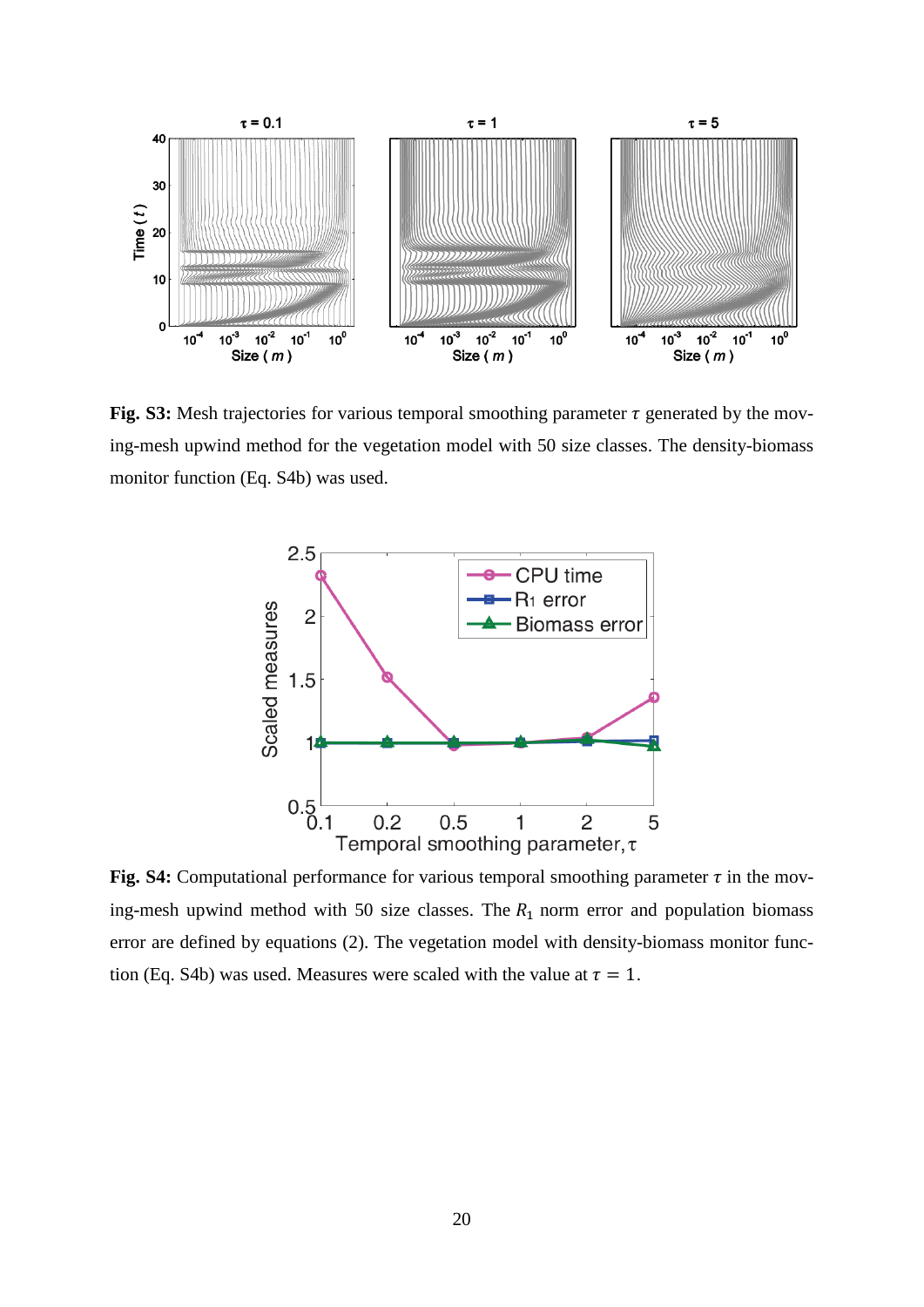

**Fig. S5:** Influence of density monitor function (Eq. S4a) and density-biomass monitor function (Eq. S4b) on mesh trajectory (top panels), density-size distribution (middle panels), and biomass-size distribution (bottom panels) with 50 size intervals. Solid and dotted curves indicate reference and computed solutions for the vegetation model (see results section), respectively. It is easy to see that the density monitor concentrates excessive points around the offspring size but largely ignores the peak arising at the largest size in the biomass-size distribution, which is overcome by the density-biomass monitor function.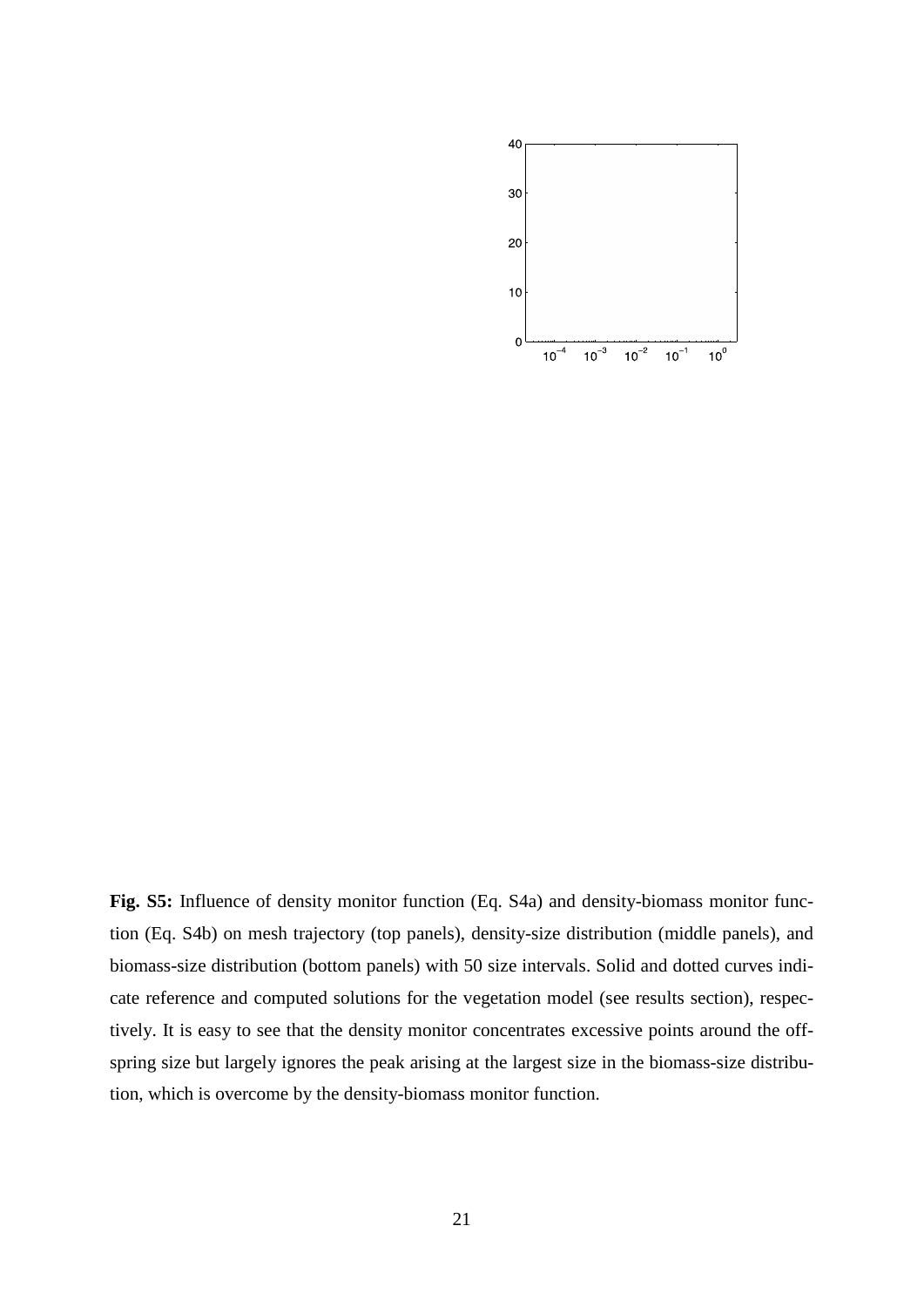### **Appendix S10: Numerical performance of the characteristic method for the fish model**

The numerical performance of the characteristic method for the fish model is summarized in Fig. S6. It is easy to see that this method has poor performance in solving the fish model, primarily because the sharp change in the size distribution (Fig. S6A) causes fairly large numerical errors in the approximation of the gradient in the growth rate. Increasing the number of characteristic curves (Fig. S6B and Fig. S6C) is not really helpful since the computational time increases accordingly.



**Fig. S6:** (A) An example of computed (dots) equilibrium solution of the fish model using the characteristic method with 400 characteristic curves, relative to the reference equilibrium (solid curve). (B) Total error in the size distribution  $(R_1)$ , and  $(C)$  error in the population biomass  $(R_b)$  are plotted against the used CPU time for the fixed-mesh upwind method (FMU), the moving-mesh upwind method (MMU), and the Escalator Boxcar Train (EBT) method and the characteristic method (CM). Markers indicate the number of mesh points/cohorts: 25 (square), 50 (diamond), 100 (triangle), 200 (circle), and 400 (star).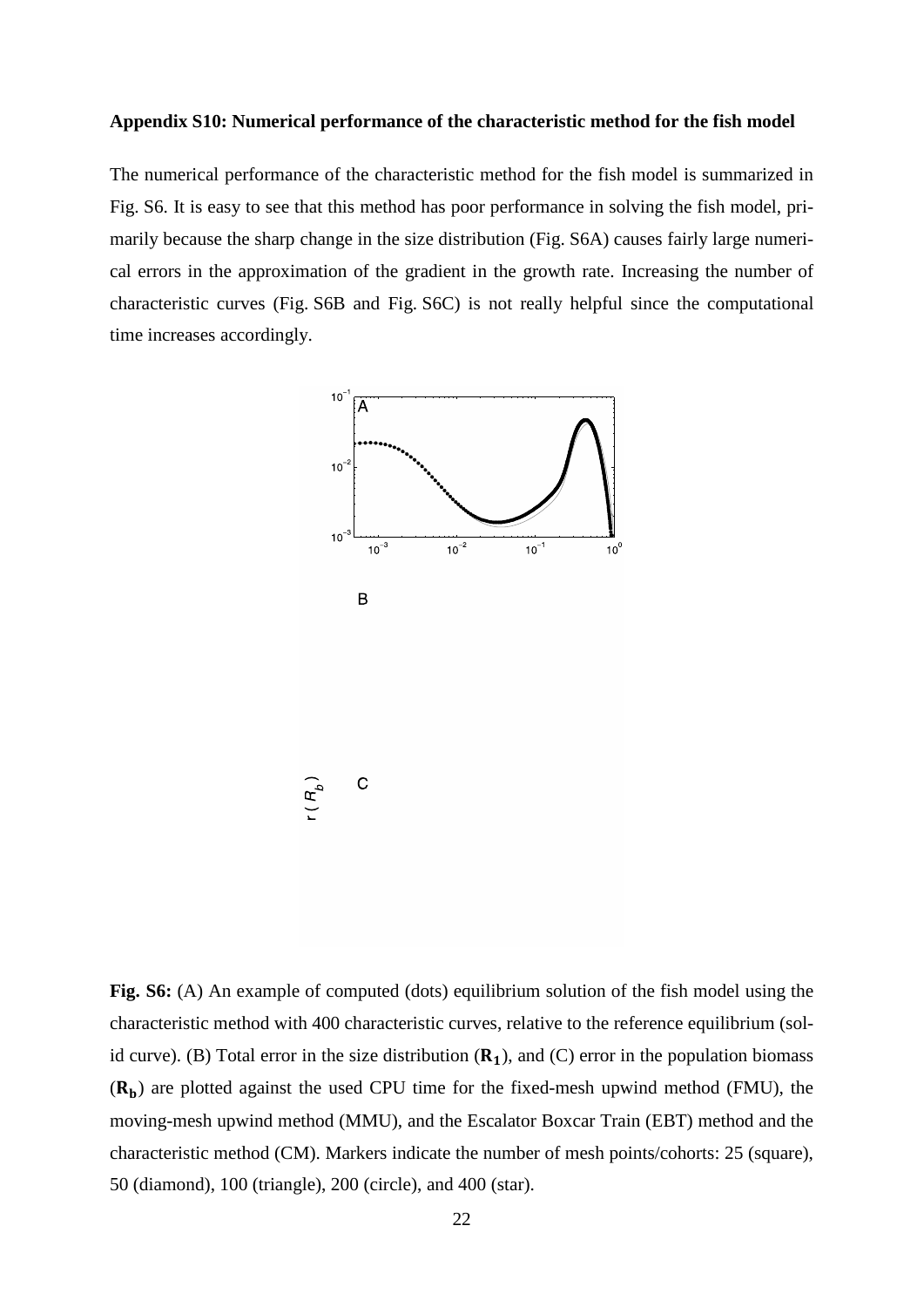### **Appendix S11: An analytically tractable test model without ecological interpretation**

Here, we demonstrate the computational performance of the four numerical methods on a SSPM whose life-history functions possess high regularity. Specifically, we show that the characteristic method performs satisfactorily although this is not the case for the three reference problems in the main text.

The test model here comes from Angulo and Lopez-Marcos (2004) and has the following lifehistory functions

$$
g(x,t) = 0.225(1 - x^2) \frac{E}{1 + E^2} \frac{t(1 + (0.16 + 0.22e^{-0.225t^2})^2)}{0.16 + 0.22e^{-0.225t^2}} ,
$$
  
\n
$$
\mu(x,t,E) = 1.35t \frac{E}{0.16 + 0.22e^{-0.225t^2}},
$$
  
\n
$$
\beta(x,t,E) = 0.225tx^2(1 - x^2) \frac{E}{(1 + E)^2} \frac{(0.16 + 0.22e^{-0.225t^2})^2}{0.16 + 0.22e^{-0.225t^2}} \times \frac{1 + e^{-0.225t^2}}{61 - 88 \log(2) + (38 \log(2) - 79/3)e^{-0.225t^2}}
$$
(S10)  
\n
$$
E(t) = \int_0^{1/3} u(t,x)dx + \int_{1/3}^{2/3} (2 - 3x)^3 (54x^2 - 27x + 4)u(t,x)dx,
$$

where  $g(x, t)$  is the growth rate,  $\mu(x, t)$  is the mortality rate, and  $\beta(x, t)$  is the birth rate. The  $E(t)$  stands for the environment reflecting the dependence of life-history functions on the density distribution.

This model is artificially designed and thus does not encompass any biological background. It has the following time-dependent analytical solution

$$
u(x,t) = \frac{(1-x)^2}{(1+x)^4} + \frac{1-x}{(1+x)^3}e^{-0.225t^2},
$$

when given the following initial condition

$$
u(x, 0) = \frac{(1-x)^2}{(1+x)^4} + \frac{1-x}{(1+x)^3}.
$$

It is clear to see from Fig. S7 that all methods can produce fairly good approximation of the equilibrium solution. The efficiency diagram (Fig. S8) further shows that the characteristic method is the most efficient in terms of size-distribution error  $(R_1)$  and the second most efficient in terms of biomass error  $(R_h)$ . Also for the other measures, the characteristic method works very well as shown in Table S7.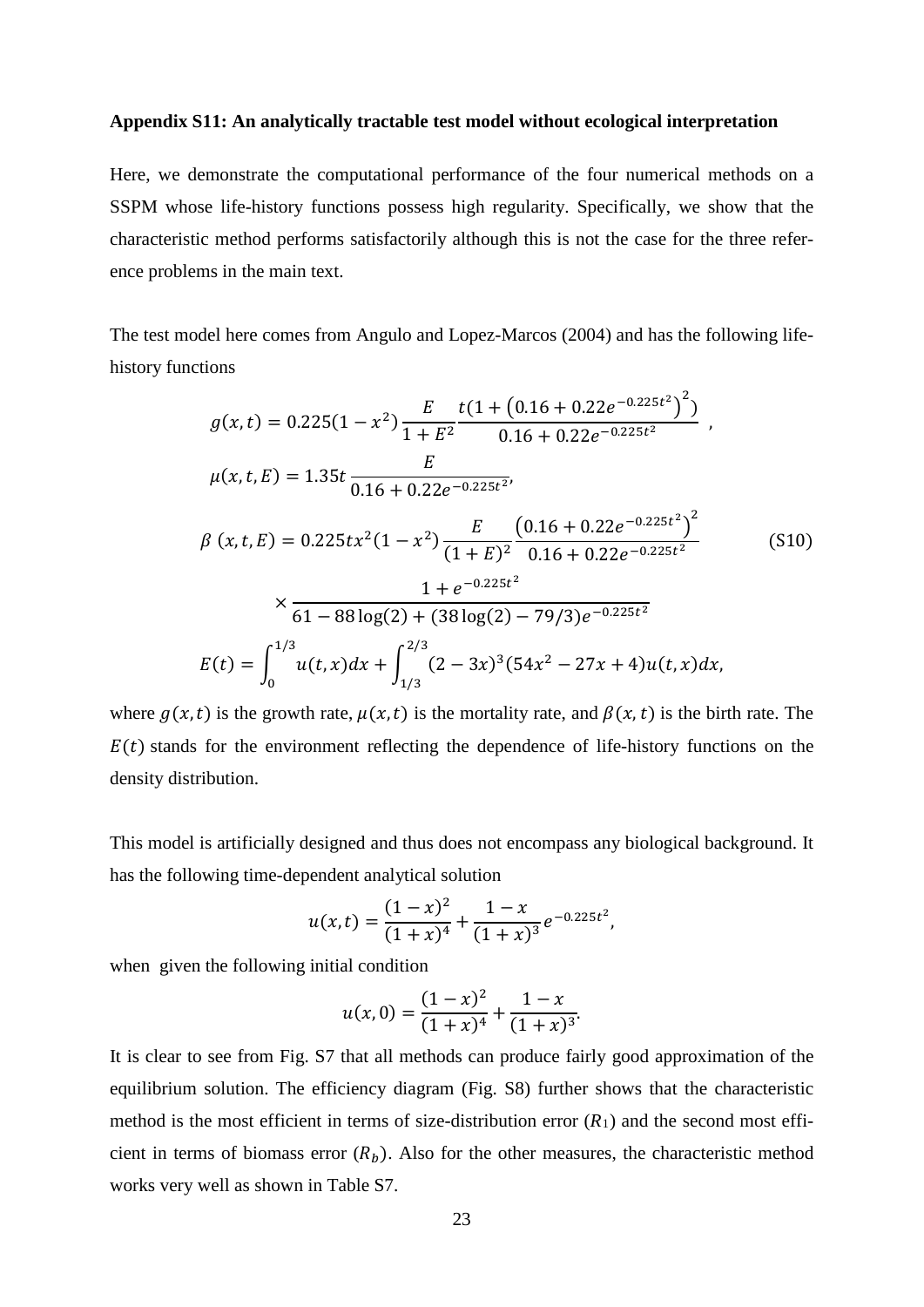



Fig. S7: Computed (dots) equilibrium solutions using methods of GMU, MMU ( $\tau = 1$ ), Characteristic, and the EBT with 25 computational meshes, relative to the analytical equilibrium (solid curves).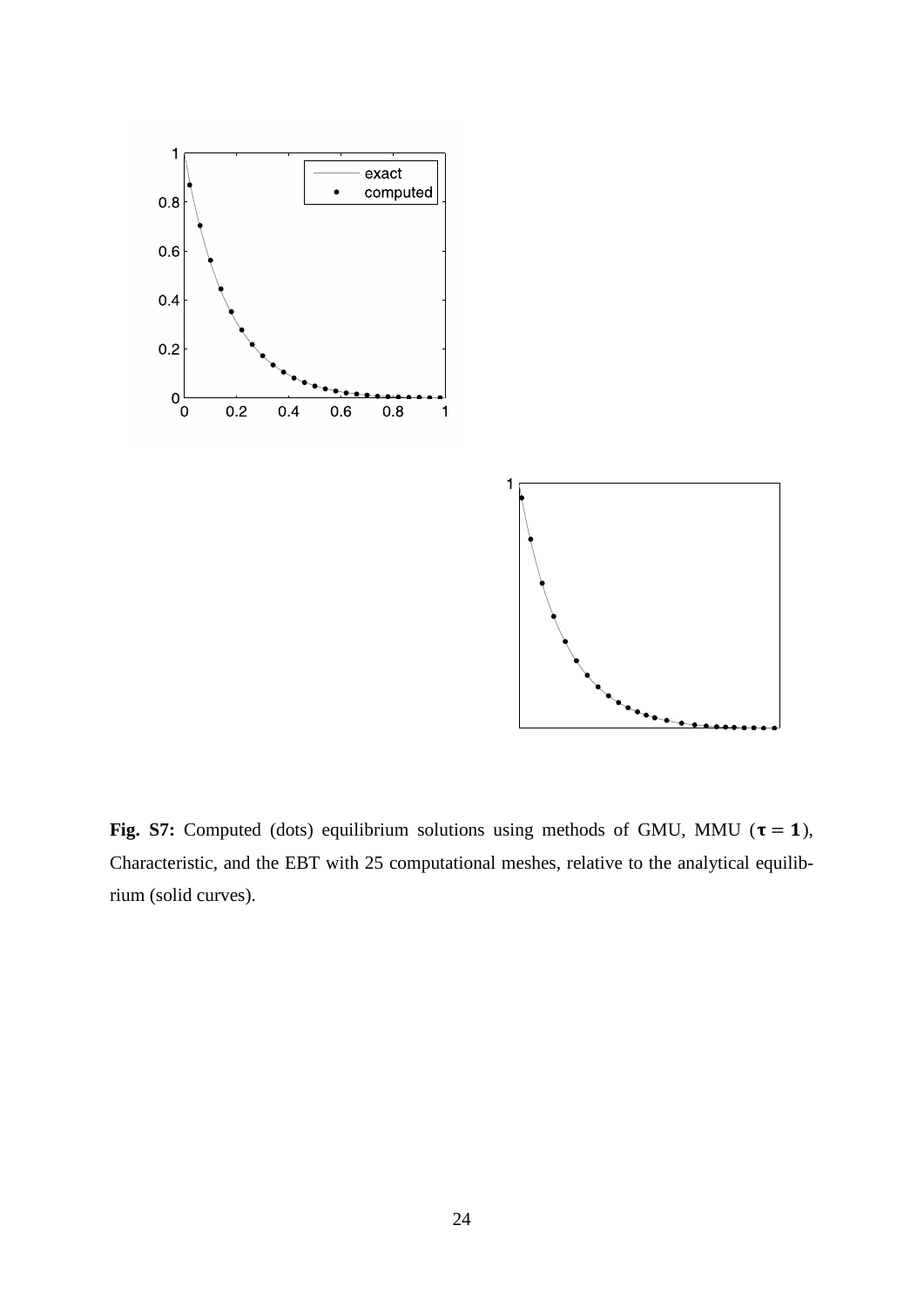

**Fig. S8:** Performance for the test model (Eq.S10) as measured by numerical accuracy and computational requirements. Total error in the size distribution  $(R_1;$  left panels) and error in the population biomass  $(R_b;$  right panel) are plotted against the used CPU time for the fixedmesh upwind method (FMU), the moving-mesh upwind method (MMU), the characteristic method (CM), and the Escalator Boxcar Train (EBT) method. The CPU time required for tracking the cohort boundaries in the EBT method is excluded from the shown CPU times. Markers indicate the number of mesh points/cohorts: 25 (square), 50 (diamond), 100 (triangle), and 200 (circle).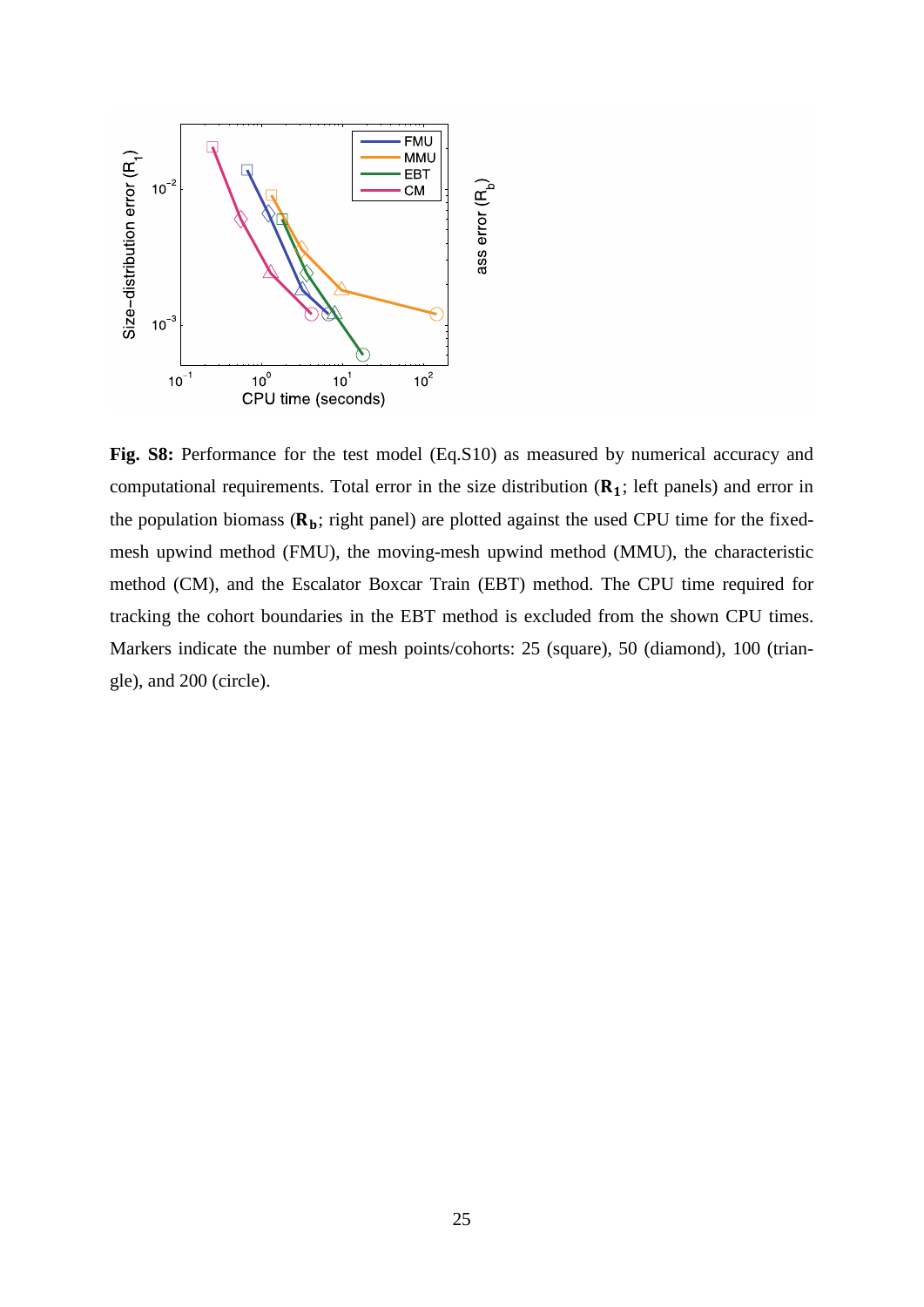## **Table S7: Computational efficiency for model (Eq. S10)**

| Mesh                     | CPU time                             | $R_{\infty}$ | $R_1$  | Abundance | <b>Biomass</b> | Mean size | Reproduction |
|--------------------------|--------------------------------------|--------------|--------|-----------|----------------|-----------|--------------|
| number                   | (seconds)                            | error        | error  | error     | error          | error     | error        |
| Fixed-mesh upwind method |                                      |              |        |           |                |           |              |
| 25                       | 0.67                                 | 0.0176       | 0.0138 | 0.0036    | 0.0038         | 0.0002    | 0.0054       |
| 50                       | 1.23                                 | 0.0068       | 0.0066 | 0.0015    | 0.0018         | 1.6e-5    | 0.0021       |
| 100                      | 3.24                                 | 0.0014       | 0.0018 | 0.0009    | 0.0009         | $1.2e-5$  | 0.0015       |
| 200                      | 6.77                                 | 0.0010       | 0.0012 | 0.0004    | 0.0004         | $0.6e-5$  | 0.0006       |
|                          | Moving-mesh upwind method            |              |        |           |                |           |              |
| 25                       | 1.34                                 | 0.0087       | 0.0090 | 0.0056    | 0.0054         | 0.0003    | 0.0105       |
| 50                       | 3.15                                 | 0.0038       | 0.0036 | 0.0026    | 0.0023         | 0.0002    | 0.0048       |
| 100                      | 9.83                                 | 0.0019       | 0.0018 | 0.0015    | 0.0014         | 0.0001    | 0.0027       |
| 200                      | 147.81                               | 0.0013       | 0.0012 | 0.0012    | 0.0012         | $3.0e-5$  | 0.0020       |
| Characteristic method    |                                      |              |        |           |                |           |              |
| 25                       | 0.25                                 | 0.0219       | 0.0204 | 0.0255    | 0.0145         | 0.0107    | 0.0455       |
| 50                       | 0.56                                 | 0.0062       | 0.0060 | 0.0073    | 0.0040         | 0.0033    | 0.0123       |
| 100                      | 1.31                                 | 0.0023       | 0.0024 | 0.0026    | 0.0018         | 0.0008    | 0.0043       |
| 200                      | 4.18                                 | 0.0014       | 0.0012 | 0.0015    | 0.0013         | 0.0003    | 0.0025       |
|                          | <b>Escalator Boxcar Train method</b> |              |        |           |                |           |              |
| 25                       | 1.81                                 | 0.0075       | 0.0060 | 0.0033    | 0.0070         | 0.0037    | 0.0081       |
| 50                       | 3.64                                 | 0.0027       | 0.0024 | 0.0016    | 0.0026         | 0.0010    | 0.0039       |
| 100                      | 8.08                                 | 0.0015       | 0.0012 | 0.0012    | 0.0015         | 0.0003    | 0.0021       |
| 200                      | 18.05                                | 0.0012       | 0.0006 | 0.0011    | 0.0012         | 0.0001    | 0.0019       |
|                          |                                      |              |        |           |                |           |              |

Comparison of the computed equilibrium solution between different numerical approaches for various computational grids. Definitions of the errors are given by equations (2).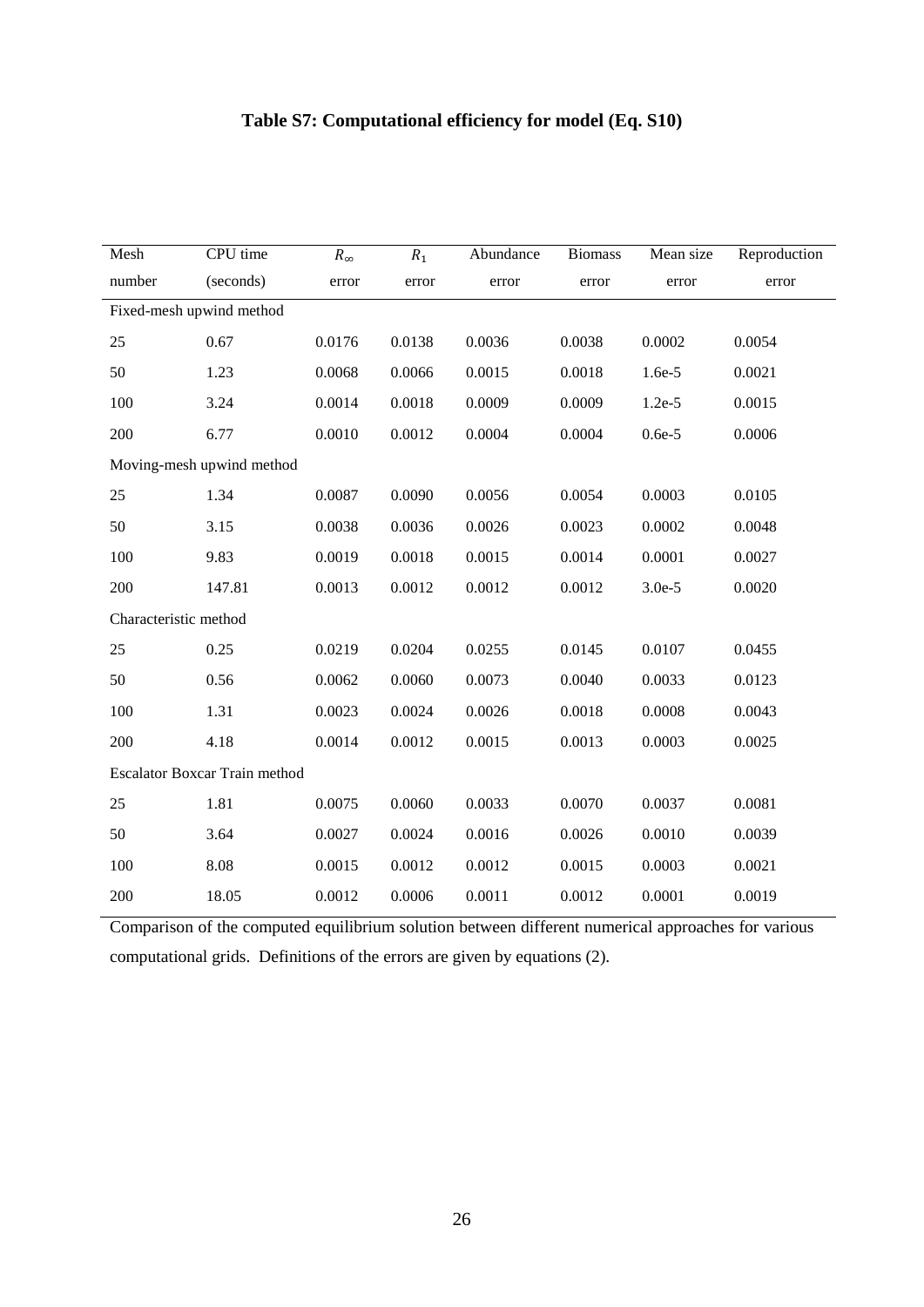### **Appendix S12: Computational performance of the numerical methods**

The numerical errors defined in equations (2) as well as the required computational time for different cohort numbers are reported in Table S8 (Daphnia model), Table S9 (fish model) and Table S10 (vegetation model).

| Mesh                     | CPU time                             | $R_{\infty}$ | $R_1$   | Abundance | <b>Biomass</b> | Mean size | Reproduction |  |  |
|--------------------------|--------------------------------------|--------------|---------|-----------|----------------|-----------|--------------|--|--|
| number                   | (seconds)                            | error        | error   | error     | error          | error     | error        |  |  |
| Fixed-mesh upwind method |                                      |              |         |           |                |           |              |  |  |
| 25                       | 1.29                                 | 0.0747       | 0.2194  | 0.0282    | 0.0147         | 0.0131    | 0.0009       |  |  |
| 50                       | 2.68                                 | 0.0427       | 0.1274  | 0.0103    | 0.0056         | 0.0047    | 0.0030       |  |  |
| 100                      | 6.38                                 | 0.0474       | 0.0456  | 0.0036    | 0.0020         | 0.0016    | 0.0028       |  |  |
| 200                      | 15.65                                | 0.0126       | 0.0137  | 0.0033    | 0.0017         | 0.0015    | 0.0001       |  |  |
| 400                      | 128.28                               | 0.0049       | 0.0059  | 0.0014    | 0.0007         | 0.0006    | 0.0001       |  |  |
| 800                      | 303.26                               | 0.0042       | 0.0040  | 0.00060   | 0.0003         | 0.0002    | 0.0001       |  |  |
|                          | Moving-mesh upwind method            |              |         |           |                |           |              |  |  |
| 13                       | 1.19                                 | 0.0150       | 0.4934  | 0.0014    | 0.0003         | 0.0014    | 0.0014       |  |  |
| 25                       | 2.29                                 | 0.0294       | 0.1645  | 0.0006    | 0.0002         | 0.0005    | 0.0007       |  |  |
| 50                       | 4.29                                 | 0.0551       | 0.0406  | 0.0005    | 0.0001         | 0.0004    | 0.0005       |  |  |
| 100                      | 61.37                                | 0.0248       | 0.0105  | 0.0002    | 5.8e-5         | 0.0002    | 0.0002       |  |  |
| 200                      | 300.37                               | 0.0166       | 0.0046  | 0.0001    | $3.0e-5$       | 0.0001    | 0.0001       |  |  |
|                          | <b>Escalator Boxcar Train method</b> |              |         |           |                |           |              |  |  |
| 13                       | 1.93                                 | 0.0101       | 0.0056  | 1.61e-4   | 3.61e-4        | $2e-4$    | 3.93e-5      |  |  |
| 25                       | 2.51                                 | 0.0033       | 0.0021  | 2.90e-5   | 9.46e-5        | 6.56e-5   | 4.72e-5      |  |  |
| 50                       | 5.66                                 | 0.0008       | 0.0005  | 1.06e-5   | 3.13e-5        | 2.07e-5   | 2.83e-5      |  |  |
| 100                      | 11.28                                | 0.0002       | 0.0001  | 3.76e-6   | 1.03e-5        | 6.50e-6   | 1.23e-5      |  |  |
| 200                      | 24.94                                | 0.00009      | 0.00004 | 5.71e-7   | 2.61e-6        | 2.04e-6   | 3.22e-6      |  |  |
| 400                      | 282.23                               | 0.00005      | 0.00002 | 1.46e-6   | 4.79e-7        | 1.94e-6   | 3.42e-6      |  |  |

### **Table S8: Computational efficiency for the Daphnia model**

Comparison of computed equilibrium solution between different numerical approaches for various grid numbers. Definitions of errors are given by equations (2). For the EBT method an additional set of ODEs was added to track cohort boundaries, which makes  $R_{\infty}$  error and  $R_1$  error available, but the CPU time presented in the table excludes the time of calculating cohort boundary.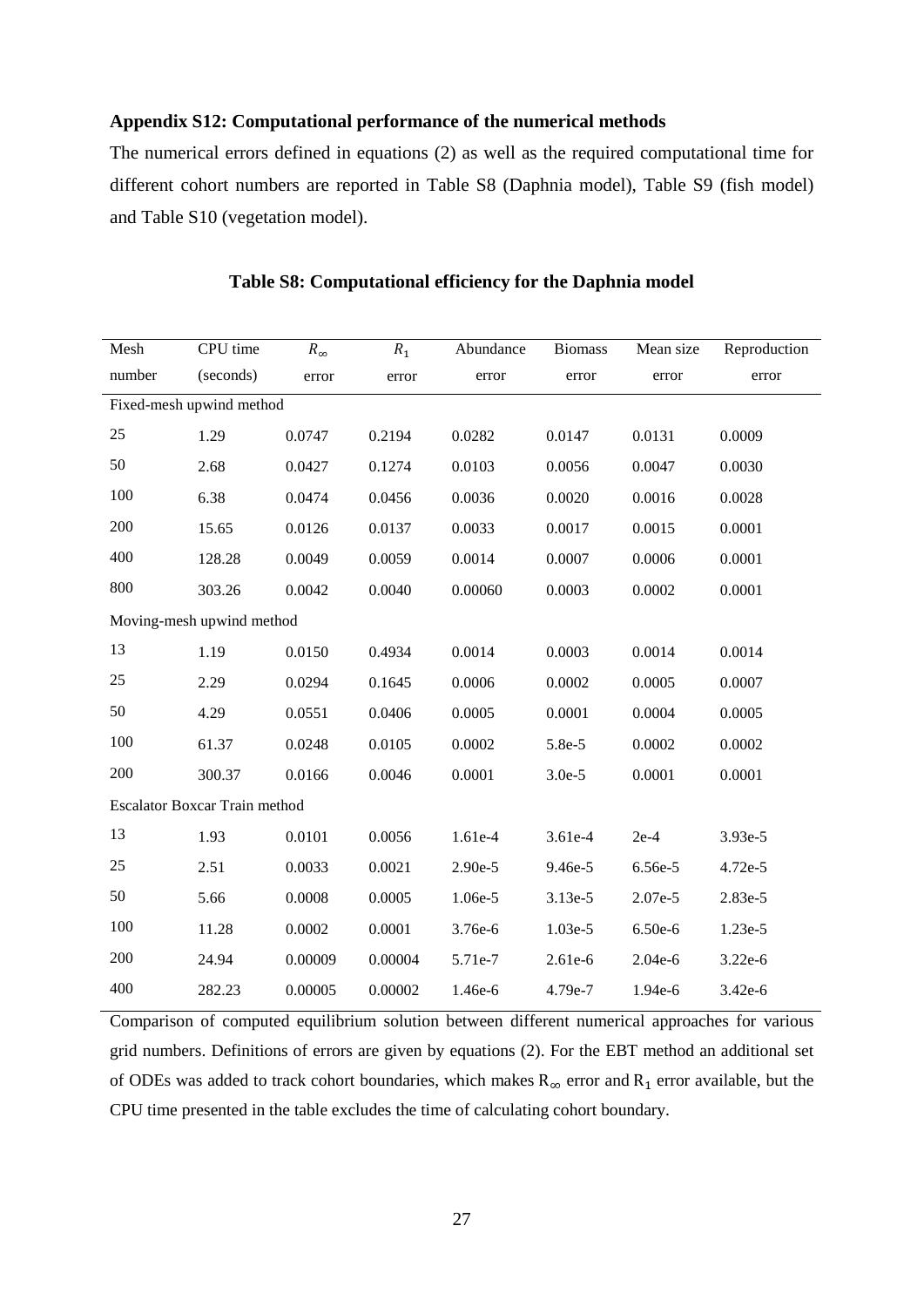| Mesh                     | CPU time                             | $R_{\infty}$ | $R_1$  | Abundance | <b>Biomass</b> | Mean size | Reproduction |  |  |
|--------------------------|--------------------------------------|--------------|--------|-----------|----------------|-----------|--------------|--|--|
| number                   | (seconds)                            | error        | error  | error     | error          | error     | error        |  |  |
| Fixed-mesh upwind method |                                      |              |        |           |                |           |              |  |  |
| 25                       | 22.12                                | 0.0715       | 0.0920 | 0.1390    | 0.1564         | 0.0201    | 0.0821       |  |  |
| 50                       | 40.25                                | 0.0169       | 0.0266 | 0.0543    | 0.0508         | 0.0037    | 0.0298       |  |  |
| 100                      | 124.47                               | 0.0042       | 0.0099 | 0.0204    | 0.0152         | 0.0052    | 0.0678       |  |  |
| 200                      | 845.57                               | 0.0015       | 0.0044 | 0.0081    | 0.0056         | 0.0025    | 0.0781       |  |  |
| 400                      | 4387.26                              | 0.0001       | 0.0028 | 0.00309   | 0.0025         | 0.0006    | 0.0815       |  |  |
|                          | Moving-mesh upwind method            |              |        |           |                |           |              |  |  |
| 25                       | 53.82                                | 0.1206       | 0.1776 | 0.1452    | 0.1135         | 0.0372    | 0.0184       |  |  |
| 50                       | 124.18                               | 0.0305       | 0.0491 | 0.0393    | 0.0701         | 0.0321    | 0.0058       |  |  |
| 100                      | 1217.18                              | 0.0081       | 0.0125 | 0.0044    | 0.0115         | 0.0071    | 0.0715       |  |  |
| 200                      | 11965.04                             | 0.0016       | 0.0046 | 0.0001    | 0.0027         | 0.0028    | 0.0813       |  |  |
|                          | <b>Escalator Boxcar Train method</b> |              |        |           |                |           |              |  |  |
| 25                       | 18.61                                | 0.0194       | 0.0466 | 0.0062    | 0.0039         | 0.0086    | 0.0294       |  |  |
| 50                       | 123.51                               | 0.0076       | 0.0096 | 0.0031    | 0.0011         | 0.0035    | 0.0006       |  |  |
| 100                      | 1165.48                              | 0.0016       | 0.0029 | 0.0010    | 0.0006         | 0.0017    | 0.0007       |  |  |
| 200                      | 3071.22                              | 0.0002       | 0.0022 | 0.0008    | 0.0002         | 0.0015    | 0.0006       |  |  |

## **Table S9: Computational efficiency for the fish model**

Table description is the same as Table S1.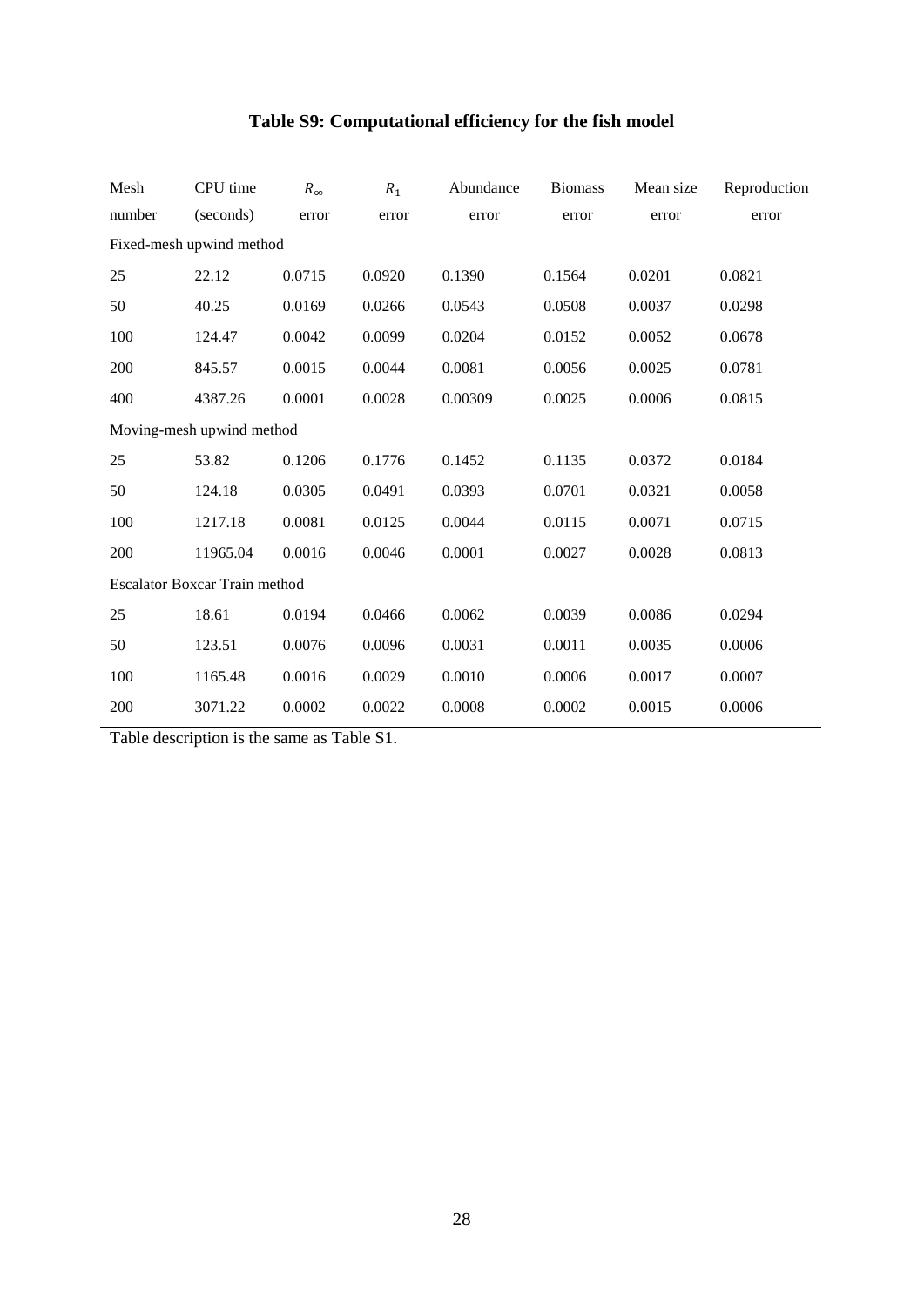| Mesh                     | CPU time                             | $R_{\infty}$ | $R_1$  | Abundance | <b>Biomass</b> | Mean size | Reproduction |  |  |
|--------------------------|--------------------------------------|--------------|--------|-----------|----------------|-----------|--------------|--|--|
| number                   | (seconds)                            | error        | error  | error     | error          | error     | error        |  |  |
| Fixed-mesh upwind method |                                      |              |        |           |                |           |              |  |  |
| 25                       | 11.03                                | 0.0709       | 0.2194 | 0.149803  | 0.009368       | 0.165179  | 0.162799     |  |  |
| 50                       | 13.22                                | 0.0581       | 0.1274 | 0.011151  | 0.000808       | 0.011828  | 0.018795     |  |  |
| 100                      | 34.28                                | 0.0289       | 0.0456 | 0.016304  | 0.000476       | 0.015574  | 0.003758     |  |  |
| 200                      | 142.85                               | 0.0137       | 0.0137 | 0.008172  | 0.000318       | 0.007797  | 0.003724     |  |  |
| 400                      | 976.78                               | 0.0071       | 0.0059 | 0.004523  | 0.000173       | 0.004330  | 0.002391     |  |  |
| 800                      | 13833.80                             | 0.0065       | 0.0040 | 0.003349  | 0.000122       | 0.003216  | 0.001851     |  |  |
|                          | Moving-mesh upwind method            |              |        |           |                |           |              |  |  |
| 13                       | 32.7                                 | 0.0621       | 0.2005 | 0.420410  | 0.016566       | 0.696774  | 0.307611     |  |  |
| 25                       | 54.49                                | 0.0427       | 0.1646 | 0.032075  | 0.003228       | 0.029802  | 0.045461     |  |  |
| 50                       | 100.94                               | 0.0216       | 0.0300 | 0.017379  | 0.000380       | 0.016708  | 0.004393     |  |  |
| 100                      | 766.89                               | 0.0072       | 0.0079 | 0.006524  | 0.000149       | 0.006333  | 0.002595     |  |  |
| 200                      | 45421.49                             | 0.0067       | 0.0045 | 0.003956  | 0.000120       | 0.003821  | 0.001946     |  |  |
|                          | <b>Escalator Boxcar Train method</b> |              |        |           |                |           |              |  |  |
| 13                       | 211.79                               | 0.1483       | 0.4934 | 0.6340    | 0.1602         | 1.7035    | 0.5803       |  |  |
| 25                       | 680.37                               | 0.0557       | 0.1645 | 0.1819    | 0.0115         | 0.3824    | 0.0787       |  |  |
| 50                       | 3946.21                              | 0.0228       | 0.0406 | 0.0802    | 0.0069         | 0.1876    | 0.0125       |  |  |
| 100                      | 20161                                | 0.0065       | 0.0105 | 0.0509    | 0.0043         | 0.0927    | 0.0098       |  |  |
| 200                      | 99448                                | 0.0058       | 0.0046 | 0.0041    | 0.0021         | 0.0042    | 0.0021       |  |  |

## **Table S10: Computational efficiency for the vegetation model**

Table description is the same as Table S1.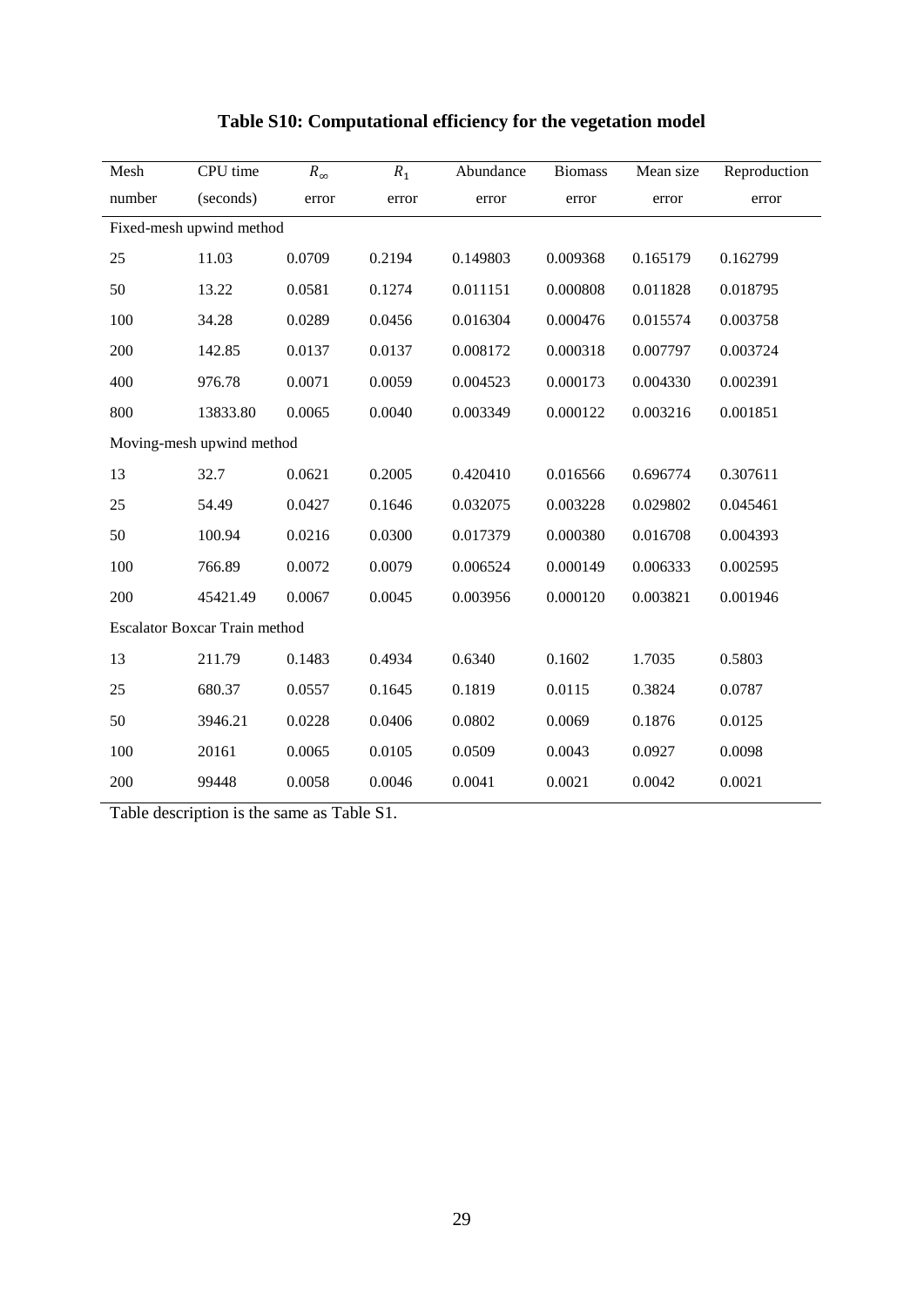### **Appendix S13: Robustness for transient dynamics**

Here we test the computational performance of the four numerical methods in solving SSPMs with respect to transient dynamics. We first determine reference solutions by integrating the representative SSPMs for a limited time such that their solutions are far from steady states,  $t = 20$  (Daphnia model),  $t = 1$  (fish model), and  $t = 40$  (vegetation model) using the fixedmesh upwind (FMU) method with 4000 size classes and a smooth initial condition. For the fish and vegetation model, the initial condition is obtained as a perturbation of the steady state  $u<sub>s</sub>$ , specifically,

$$
u(x, 0) = u_{s}(x)e^{-8\left(\frac{x-x_{b}}{x_{m}-x_{b}}\right)^{3}}.
$$

This initial condition is intended to represent plausible change in the size structure caused by harvesting of large individuals. For the Daphnia model, since the density at the maximally realized body size is infinite, we instead use the following initial condition

$$
u(x, 0) = e^{-8\left(\frac{x - x_{\rm b}}{x_{\rm m} - x_{\rm b}}\right)^3}.
$$

Consistent with the conclusion that the characteristic method fails to provide accurate approximation of the steady state solution for the three representative SSPMs, we find that it does not work well for transient solution either. Hence we focus below on the other three methods.

We compare the reference solutions with the numerical solutions obtained from the considered numerical methods using 100 size classes (Fig. S9), and the computational efficiency with respect to the  $R_1$  and  $R_b$  errors (Fig. S10). These figures show that the EBT method remains the best choice for the Daphnia and fish models but not for the vegetation model and that the EBT and MMU methods perform better than the FMU method at capturing sharp peaks in the Daphnia and fish models. We also tried three other time instances for each model, and found that the results are qualitatively the same. Finally we considered the time-integrated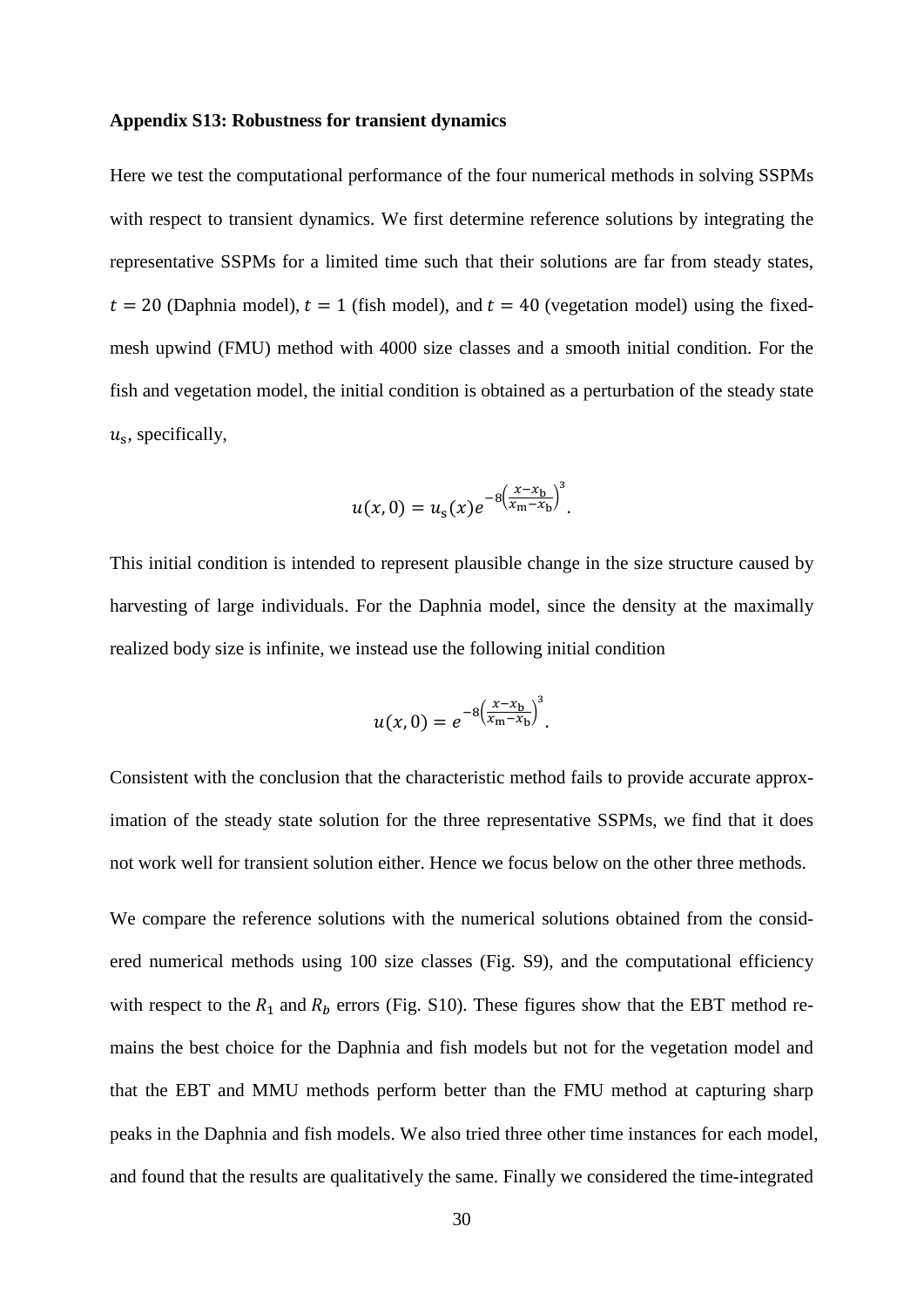ecological measures for our models. Figure S11 shows the time-integrated relative error in population biomass change for the considered numerical methods. We find that the EBT method performs best for the Daphnia and fish model but not for the vegetation model for which the FMU method performs best. The computational performance in terms of other time-integrated ecological measures is similar.

In summary, we conclude that our results from comparing stationary solutions remain qualitatively robust when considering transient dynamics.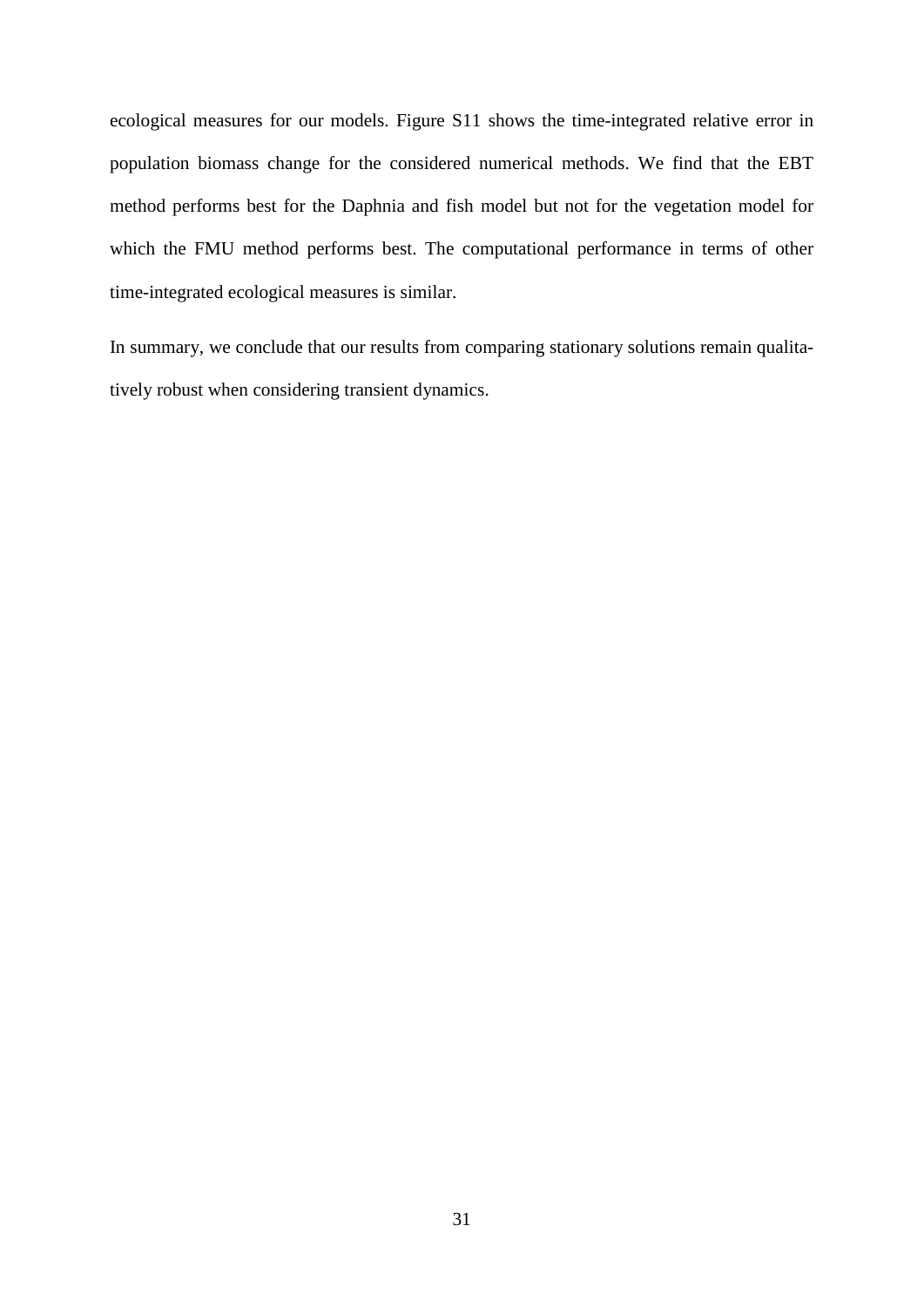

size

**Fig. S9:** Transient solutions at times  $t = 15$  (Daphnia model),  $t = 1$  (fish model), and  $t = 20$ (vegetation model). The solid curves are the reference solutions obtained with the FMU method using 4000 size classes, while the dotted lines are the numerical solutions with 100 size classes.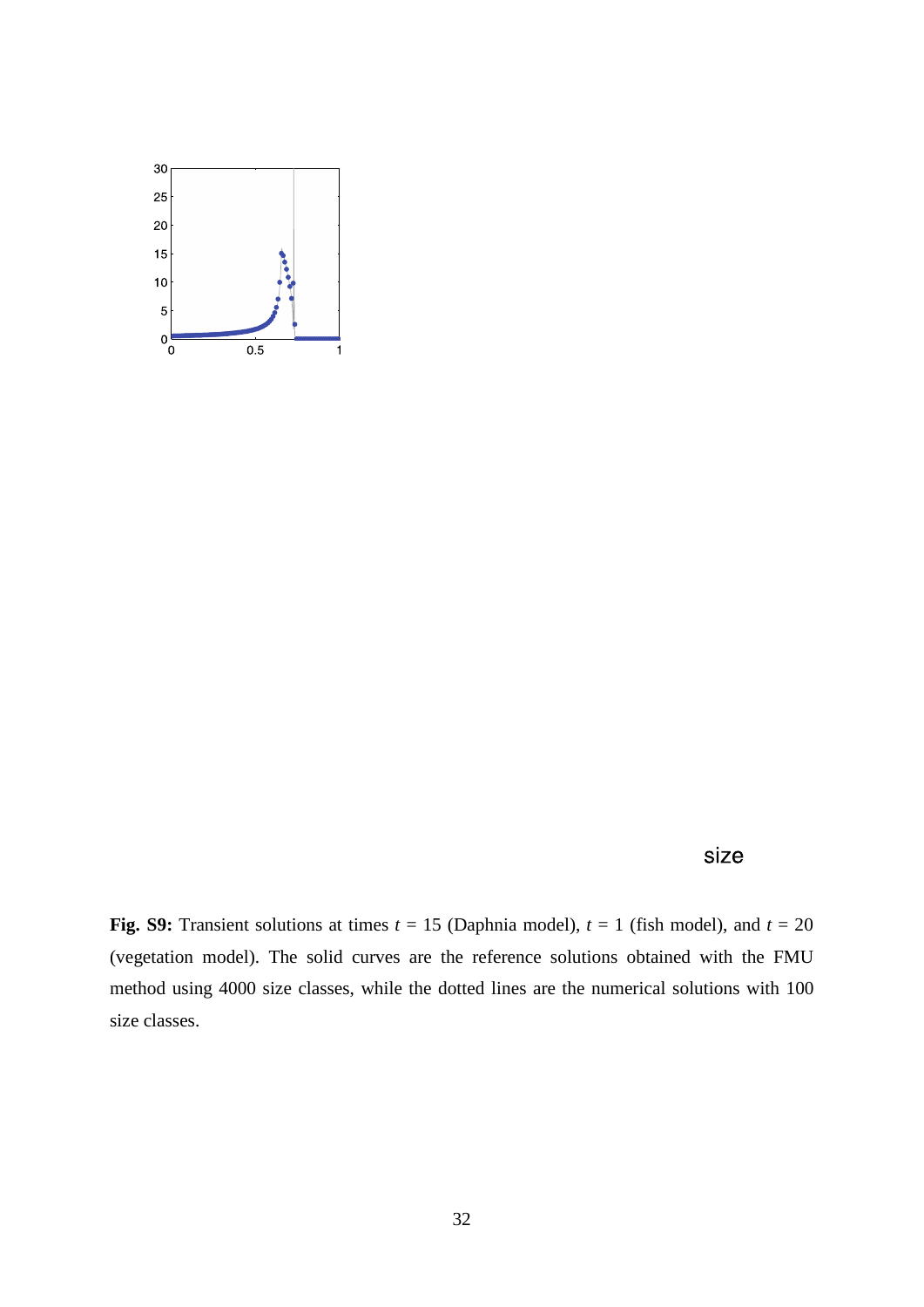

**Fig. S10:** Performance for the three reference problems for transient solutions as measured by numerical accuracy and computational requirements. Total relative error in the size distribution ( $R_1$ ; top panels) and relative error in the population biomass ( $R_b$ ; bottom panels) are plotted against the used CPU time for the fixed-mesh upwind method (FMU), the moving-mesh upwind method (MMU), and the Escalator Boxcar Train (EBT) method. Markers indicate the number of mesh points/cohorts: 13 (cross), 25 (square), 50 (diamond), 100 (triangle), 200 (circle), 400 (star).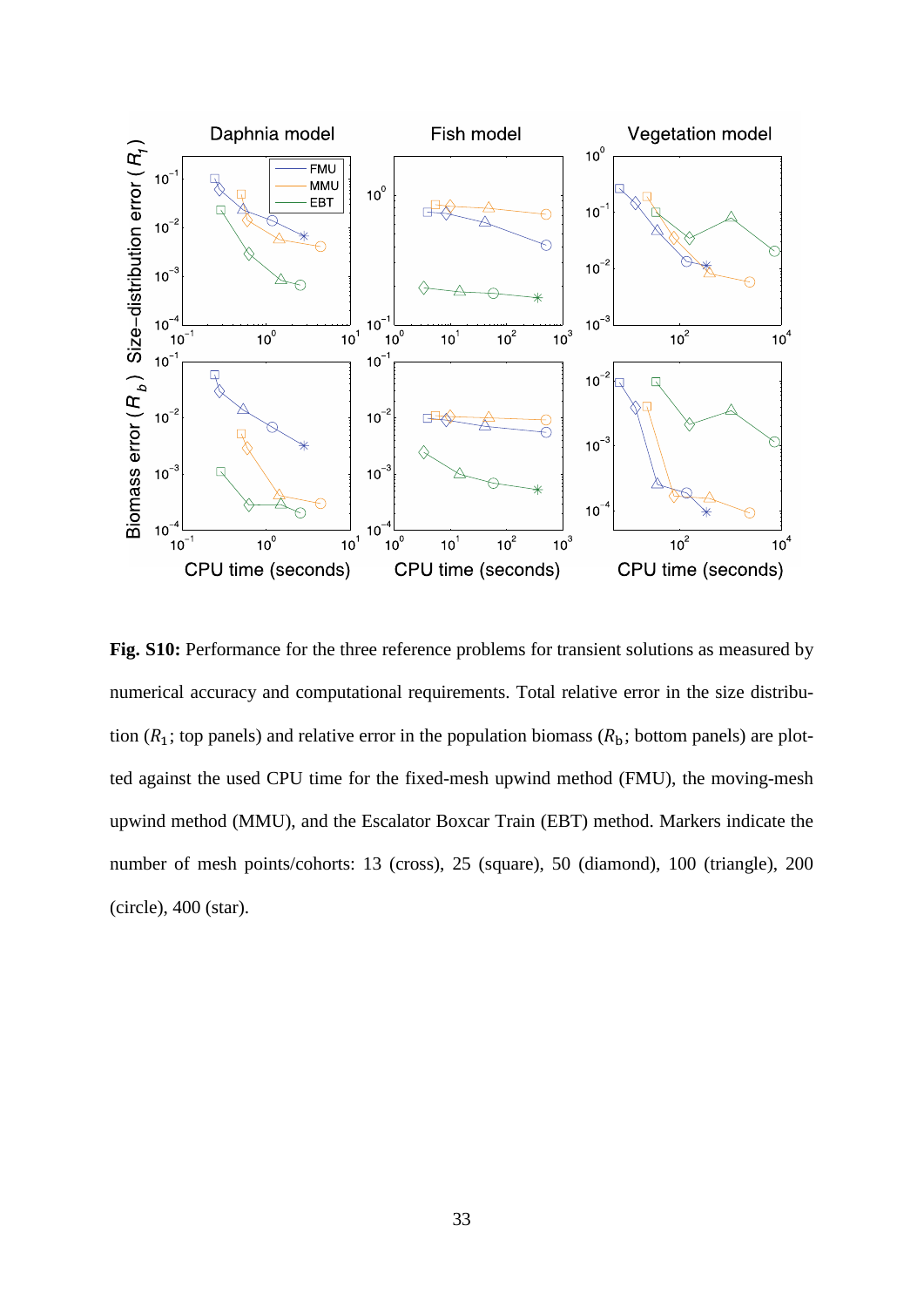

**Fig. S11:** Performance for the three reference problems for transient solutions as measured by numerical accuracy and computational requirements. Time integrated relative error in the population biomass ( $\int R_{\rm b} dt$ ) is plotted against the used CPU time for the fixed-mesh upwind method (FMU), the moving-mesh upwind method (MMU), and the Escalator Boxcar Train (EBT) method. Markers indicate the number of mesh points/cohorts: 13 (cross), 25 (square), 50 (diamond), 100 (triangle), 200 (circle), 400 (star). The integration times are 150 (Daphnia model), 10 (fish model) and 100 (vegetation model) with the initial condition as specified in this section.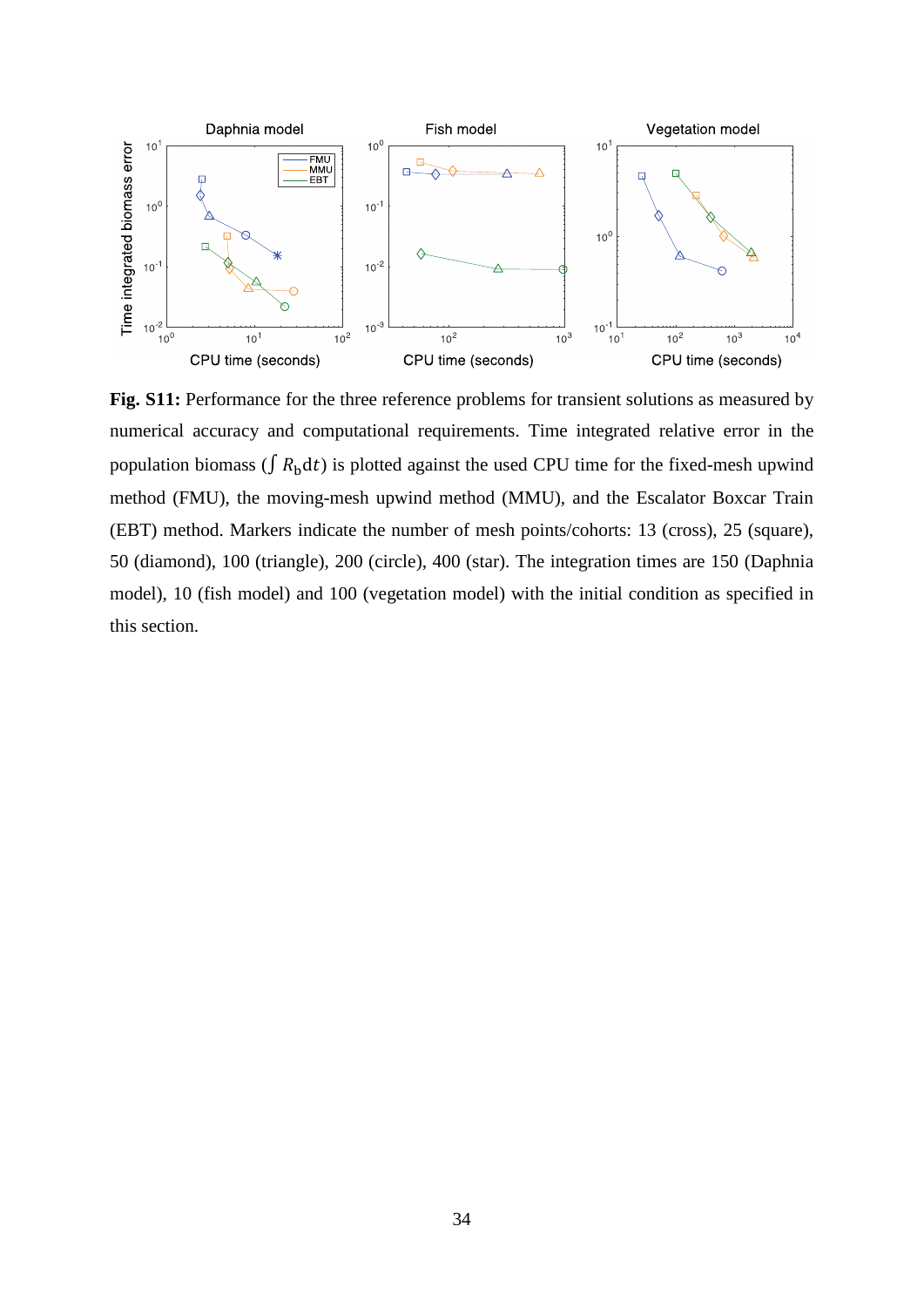### **References**

- [1] Angulo O., Lopez-Marcos J.C. 2002. Numerical integration of autonomous and nonautonomous non-linear size-structured population models. Mathematical Biosciences 177, 39-71.
- [2] Angulo O., Lopez-Marcos J.C., 2004. Numerical integration of fully nonlinear sizestructured population models. Applied Numerical Mathematics 50, 291-327.
- [3] de Boor C., 1973. Good approximation by splines with variable knots II, in Springer Lecture Notes Series 363, Springer-Verlag, Berlin.
- [4] de Roos A. 1988. Numerical methods for structured population models: the escalator boxcar train. Numerical Methods for Partial Differential Equations 4, 173-195.
- [5] de Roos A.M., Metz J.A.J., Evers E., Leipoldt A., 1990. A size dependent predator-prey interactions: who pursues whom? Journal of Mathematical Biology 28, 609-643.
- [6] de Roos A.M., Diekmann O., Metz J.A.J., 1992. Studying the dynamics of structured population models: A versatile technique and its application to Daphnia. American Naturalist 139, 123-147.
- [7] Falster D.S., Brännström Å., Dieckmann U., M., Westoby, 2010. Influence of four major plant traits on average height, leaf-area cover, net primary productivity, and biomass density in single-species forests: a theoretical investigation. Journal of Ecology 99, 148-164.
- [8] Hartvig M., Andersen K.H., Beyer J.E., 2011. Food web framework for size-structured populations. Journal of Theoretical Biology 272, 113-122.
- [9] Huang W.Z., Ren Y.H., Russell R.D., 1994. Moving mesh partial differential equations (MMPDES) based on the equidistribution principle. SIAM Journal on Numerical Analysis 31, 709-730.
- [10] Huang W.Z., Russell R.D., 2011. Adaptive moving mesh methods. In Springer Applied Mathematical Sciences Series 197, Springer-Verlag, Berlin.
- [11] Kooijman S.A.L.M., Metz J.A.J., 1984. On the dynamics of chemically stressed populations: the deduction of population consequences from effects on individuals. Ecotoxicology and Environmental Safety 8, 254-274.
- [12] Leonard B.P., 1979. A stable and accurate convective modelling procedure based on quadratic upstream interpolation. Computational Methods Applied in Mechanical Engineering 19, 59-98.
- [13] LeVeque R.J., 2002. Finite Volume Methods for Hyperbolic Problems. Cambridge University Press.